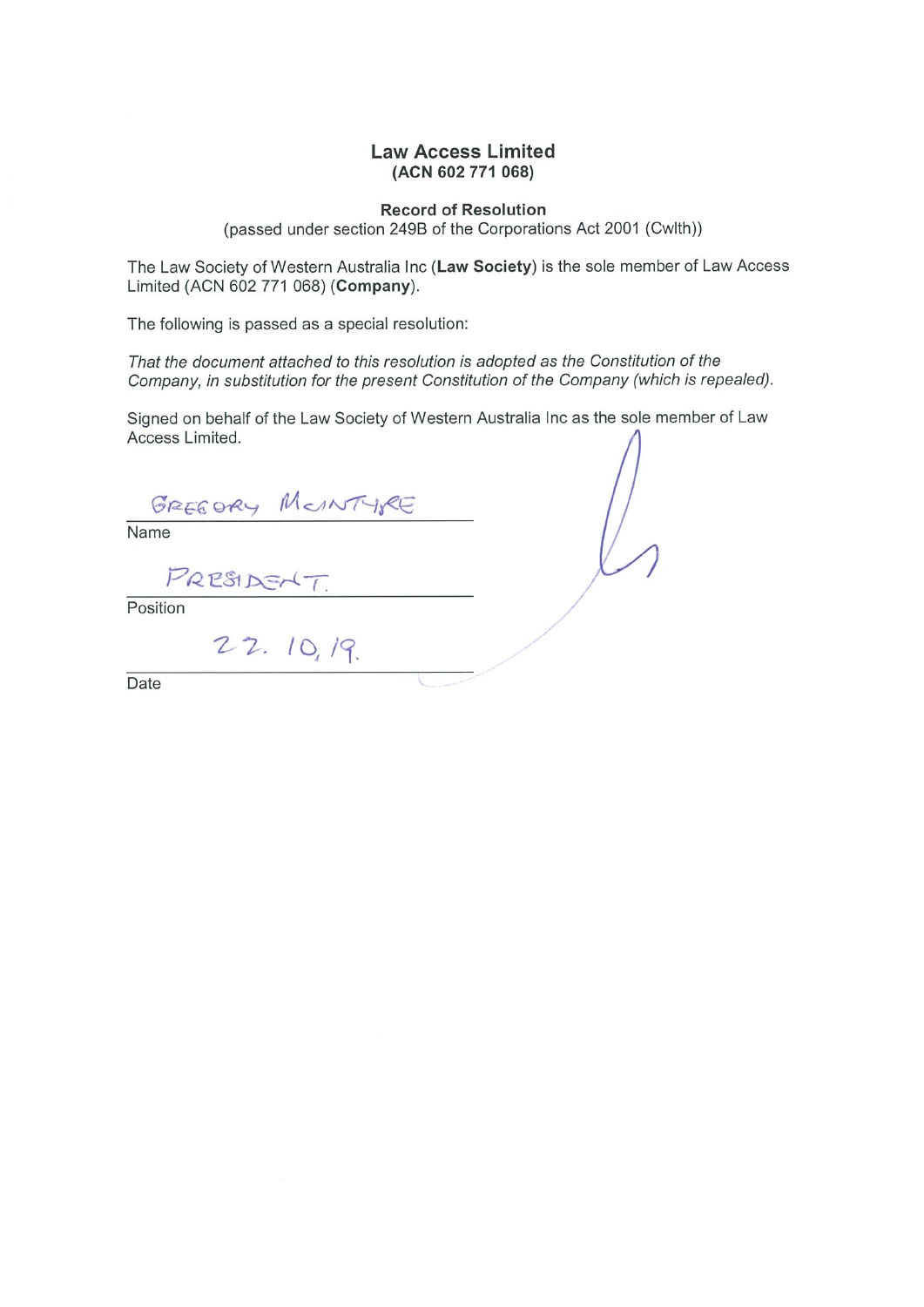

# **Constitution of Law Access Limited ACN 602 771 068 a company limited by guarantee**

22 October 2019

**K&L Gates** Perth office Ref: 0906346.00001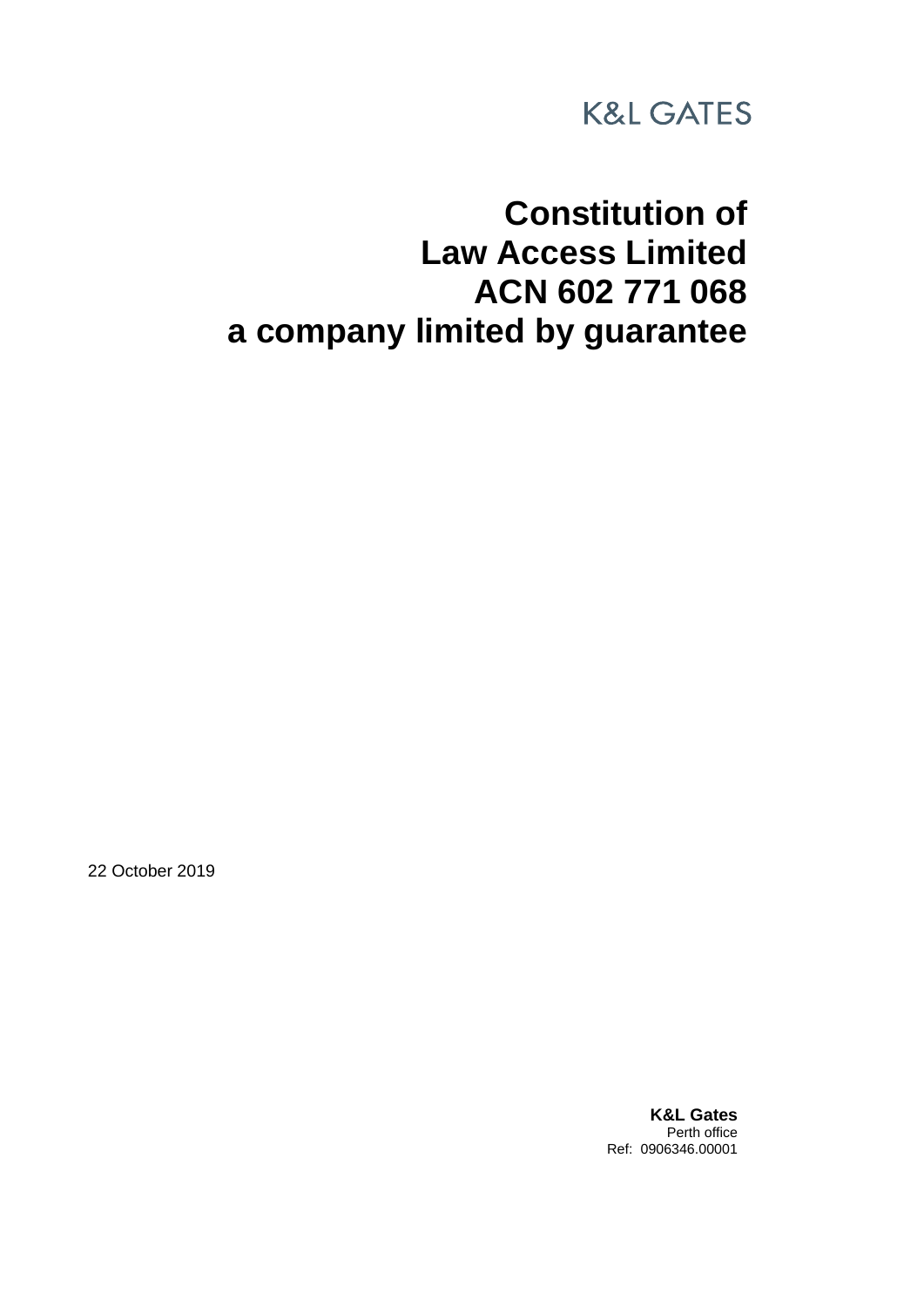# **Table of Contents**

| 1.                                                                                                          | <b>Nature of the Company</b>                                                                                                                                                                                                                                                                                                                                                                                                                                                                                                | 1                                                                                  |
|-------------------------------------------------------------------------------------------------------------|-----------------------------------------------------------------------------------------------------------------------------------------------------------------------------------------------------------------------------------------------------------------------------------------------------------------------------------------------------------------------------------------------------------------------------------------------------------------------------------------------------------------------------|------------------------------------------------------------------------------------|
| 2.                                                                                                          | <b>Definitions and interpretation</b>                                                                                                                                                                                                                                                                                                                                                                                                                                                                                       | 1                                                                                  |
| 2.1<br>2.2<br>2.3<br>2.4                                                                                    | <b>Definitions</b><br>Interpretation<br>Replaceable rules<br>Compliance with the Corporations Act                                                                                                                                                                                                                                                                                                                                                                                                                           | $\mathbf{1}$<br>$\begin{array}{c} 2 \\ 3 \\ 3 \end{array}$                         |
| 2.5                                                                                                         | Transitional                                                                                                                                                                                                                                                                                                                                                                                                                                                                                                                | 3                                                                                  |
| 3.                                                                                                          | <b>Objects and powers of the Company</b>                                                                                                                                                                                                                                                                                                                                                                                                                                                                                    | 3                                                                                  |
| 4.                                                                                                          | <b>Assets and income of the Company</b>                                                                                                                                                                                                                                                                                                                                                                                                                                                                                     | 4                                                                                  |
| 5.<br>5.1<br>5.2<br>5.3<br>5.4<br>5.5<br>5.6                                                                | <b>Membership</b><br><b>Number of Members</b><br><b>Initial Members</b><br>Membership requirements and undertaking<br>Liability of Members and undertaking<br>Membership rights<br>Representatives                                                                                                                                                                                                                                                                                                                          | 5<br>5<br>5<br>5<br>5<br>5<br>6                                                    |
| 6.                                                                                                          | Application for and cessation of membership                                                                                                                                                                                                                                                                                                                                                                                                                                                                                 | $6\phantom{1}6$                                                                    |
| 6.1<br>6.2<br>6.3<br>6.4<br>6.5                                                                             | Application for membership<br>Membership fees<br>Failure to pay membership fees<br>No transfer of membership<br>Cessation of membership                                                                                                                                                                                                                                                                                                                                                                                     | $6\phantom{1}6$<br>7<br>$\overline{7}$<br>$\overline{7}$<br>8                      |
| 7.                                                                                                          | <b>Register of Members</b>                                                                                                                                                                                                                                                                                                                                                                                                                                                                                                  | 8                                                                                  |
| 8.                                                                                                          | <b>General meetings</b>                                                                                                                                                                                                                                                                                                                                                                                                                                                                                                     | 9                                                                                  |
| 8.1<br>8.2<br>8.3<br>8.4<br>8.5<br>8.6<br>8.7<br>8.8<br>8.9<br>8.10<br>8.11<br>8.12<br>8.13<br>8.14<br>8.15 | Annual general meetings<br>Business at annual general meeting<br>Power of Directors to convene general meeting<br>Power of Members to convene a general meeting<br>Members' resolutions at a general meeting<br>Notice of general meetings<br>Content of notice of general meetings<br>Failure to give notice<br>Use of technology<br>Quorum<br>If a quorum not Present<br>Chairman of general meeting<br>Right of officers and advisers to attend general meeting<br>Adjournments<br><b>Written resolutions of Members</b> | 9<br>9<br>9<br>9<br>10<br>10<br>11<br>11<br>11<br>11<br>12<br>12<br>12<br>12<br>13 |
| 9.                                                                                                          | Voting at general meetings                                                                                                                                                                                                                                                                                                                                                                                                                                                                                                  | 13                                                                                 |
| 9.1<br>9.2<br>9.3<br>9.4                                                                                    | Voting rights<br>Members' resolutions<br>Voting by poll<br>Chairman's casting vote                                                                                                                                                                                                                                                                                                                                                                                                                                          | 13<br>13<br>13<br>14                                                               |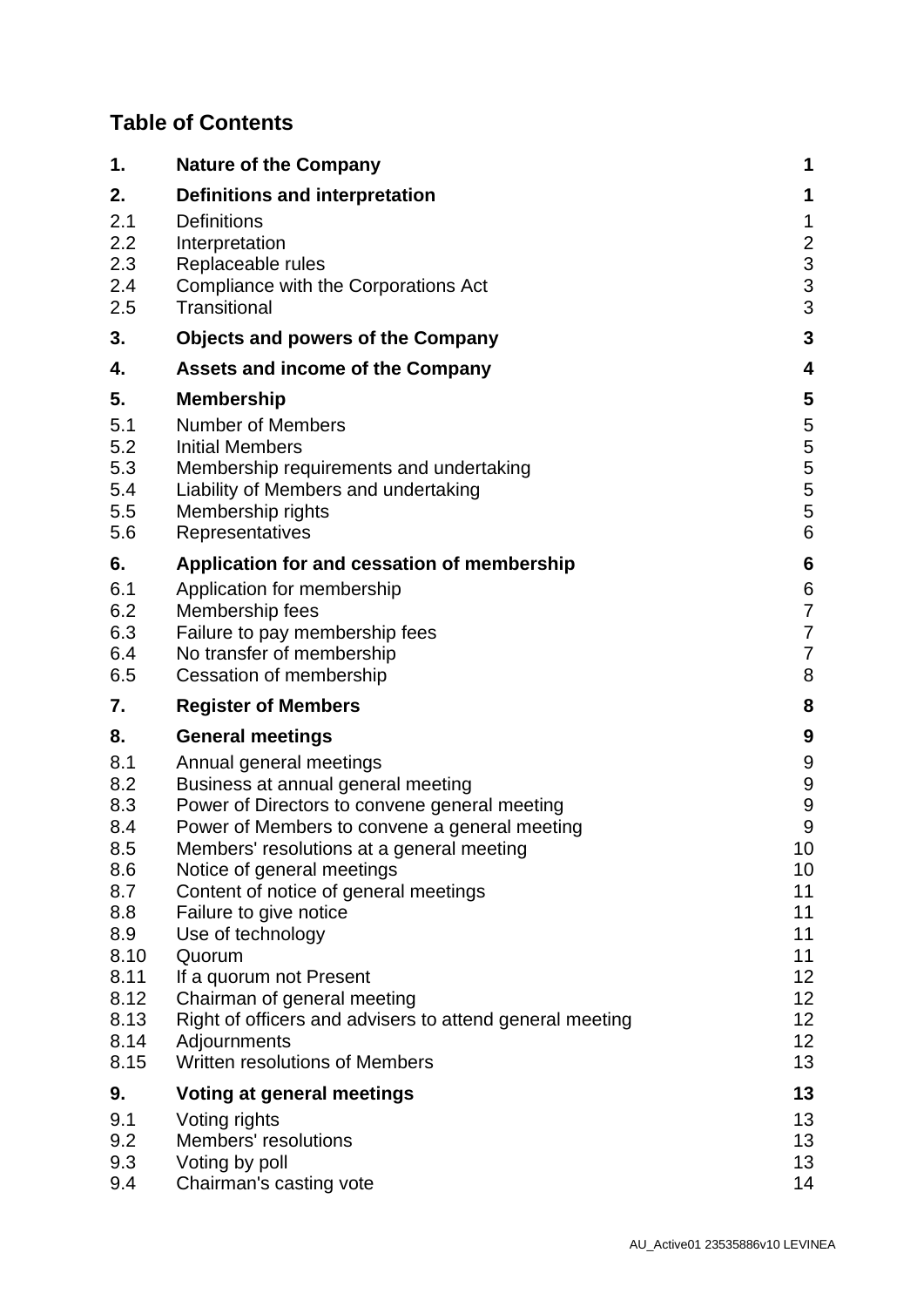| 9.5<br>9.6<br>9.7<br>9.8                                             | Members of unsound mind and minors<br>Objection to qualification to vote<br>Votes counted in error<br>Direct voting                                                                                                                                                                          | 14<br>14<br>15<br>15                               |
|----------------------------------------------------------------------|----------------------------------------------------------------------------------------------------------------------------------------------------------------------------------------------------------------------------------------------------------------------------------------------|----------------------------------------------------|
| 10.                                                                  | <b>Proxies</b>                                                                                                                                                                                                                                                                               | 15                                                 |
| 10.1<br>10.2<br>10.3<br>10.4<br>10.5<br>10.6                         | Appointment of proxies<br><b>Rights of proxies</b><br>Form of proxy<br>Where proxy is incomplete<br>Lodgement of proxy<br>Validity of proxy vote                                                                                                                                             | 15<br>15<br>15<br>16<br>16<br>17                   |
| 11.                                                                  | <b>Board of Directors</b>                                                                                                                                                                                                                                                                    | 17                                                 |
| 11.1<br>11.2<br>11.3<br>11.4<br>11.5<br>11.6<br>11.7<br>11.8         | <b>Number of Directors</b><br><b>Initial Directors</b><br>Appointment and removal of Directors<br>Term of appointment as Director<br><b>Nomination of Directors</b><br>Director qualifications<br>Vacation of office of Director<br>Remuneration and payments to Directors                   | 17<br>18<br>18<br>18<br>18<br>19<br>19<br>19       |
| 12.                                                                  | <b>Powers and duties of Directors</b>                                                                                                                                                                                                                                                        | 19                                                 |
| 12.1<br>12.2<br>12.3<br>12.4<br>12.5<br>12.6<br>12.7<br>12.8<br>12.9 | General management power<br><b>Duties</b><br>Appointment of attorneys and representatives<br>Committees<br>Negotiable instruments and electronic payments<br>By-laws<br>Acts of Directors valid despite defective appointment<br><b>Interested Directors</b><br><b>Conflicts of interest</b> | 19<br>20<br>20<br>20<br>21<br>21<br>21<br>21<br>22 |
| 13.                                                                  | <b>Proceedings of Directors</b>                                                                                                                                                                                                                                                              | 23                                                 |
| 13.1<br>13.2<br>13.3<br>13.4<br>13.5<br>13.6<br>13.7<br>13.8         | Calling and holding Directors' meetings<br>Meetings by telecommunications<br>Quorum<br>Chairman<br>Directors' resolutions<br>Acts of Directors valid despite defective appointment<br><b>Minutes</b><br>Written resolutions of Directors                                                     | 23<br>23<br>23<br>23<br>24<br>24<br>24<br>24       |
| 14.                                                                  | Alternate Directors and attendance by proxy                                                                                                                                                                                                                                                  | 25                                                 |
| 15.                                                                  | <b>Secretary</b>                                                                                                                                                                                                                                                                             | 26                                                 |
| 16.                                                                  | <b>Patron</b>                                                                                                                                                                                                                                                                                | 26                                                 |
| 17.                                                                  | <b>Gift fund</b>                                                                                                                                                                                                                                                                             | 26                                                 |
| 17.1<br>17.2<br>17.3                                                 | <b>Gift Fund</b><br>Limit on use of Gift Fund<br><b>Bank accounts</b>                                                                                                                                                                                                                        | 26<br>27<br>27                                     |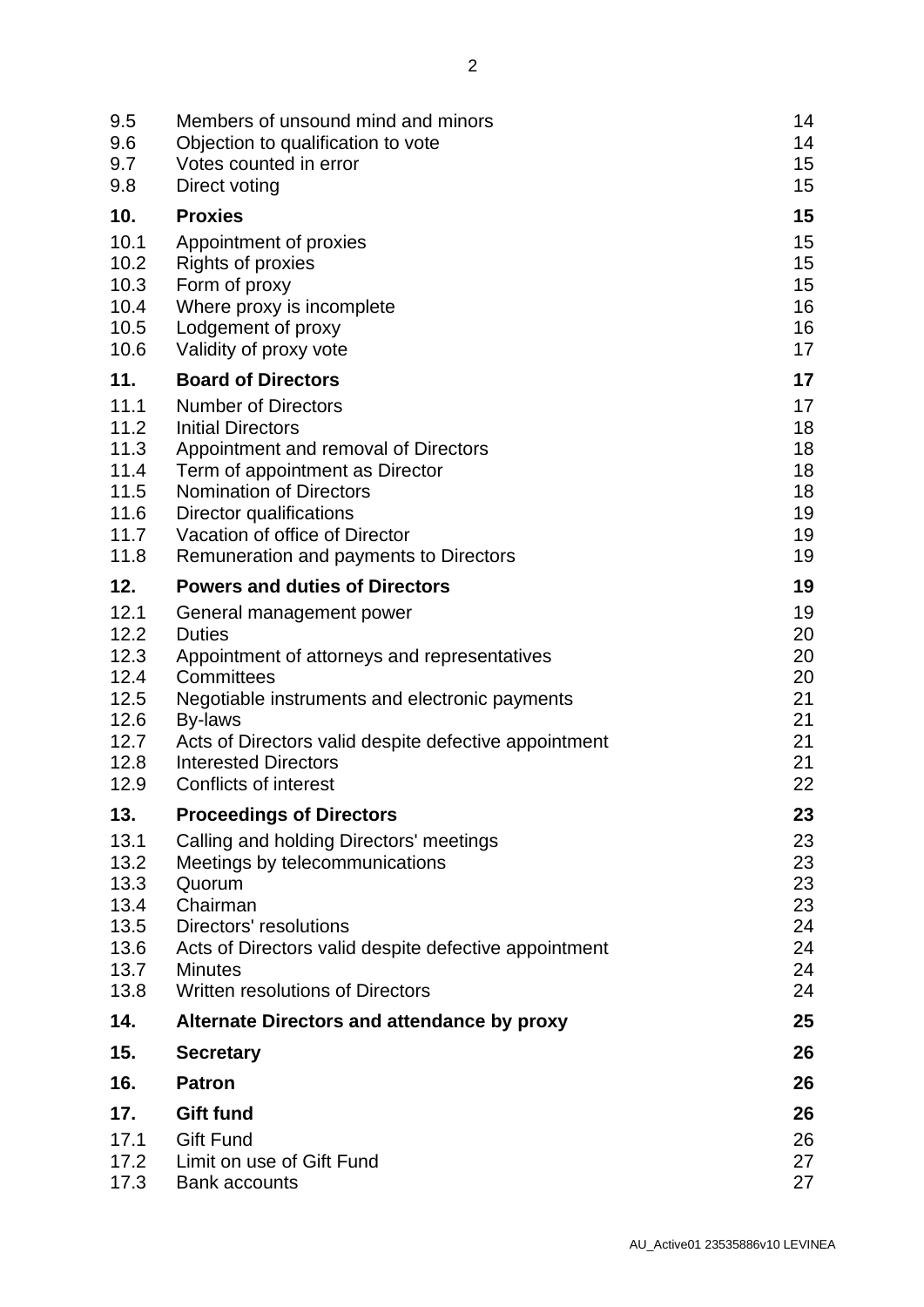| 17.4<br>17.5<br>17.6                          | <b>Maintaining the Gift Fund</b><br>Winding up of the Gift Fund<br><b>Revocation clause</b>                                   | 27<br>28<br>28       |
|-----------------------------------------------|-------------------------------------------------------------------------------------------------------------------------------|----------------------|
| 18.<br>18.1                                   | <b>Execution of documents</b><br><b>Execution generally</b>                                                                   | 29<br>29             |
| 18.2                                          | Execution by authorised persons                                                                                               | 29                   |
| 19.                                           | <b>Notices</b>                                                                                                                | 29                   |
| 19.1<br>19.2<br>19.3                          | How notice to be given<br>When notice is given<br>No notice of valid address                                                  | 29<br>29<br>30       |
| 20.                                           | <b>Audit and accounts</b>                                                                                                     | 30                   |
| 20.1<br>20.2<br>20.3                          | Company must keep accounts<br>Audit<br><b>Financial reporting</b>                                                             | 30<br>30<br>30       |
| 21.                                           | <b>Inspection of records</b>                                                                                                  | 30                   |
| 22.<br>22.1<br>22.2<br>22.3                   | Indemnity and insurance<br><b>Definition</b><br>Company must indemnify Officers<br>Documentary indemnity and insurance policy | 31<br>31<br>31<br>31 |
| 23.                                           | Affiliation and membership of other similar organisations                                                                     | 31                   |
| 24.                                           | <b>Winding up</b>                                                                                                             | 31                   |
| 25.                                           | Variation or amendment of Constitution                                                                                        | 32                   |
| <b>Schedule 1 - Members</b>                   |                                                                                                                               |                      |
| <b>Schedule 2- Directors</b>                  |                                                                                                                               |                      |
| Schedule 3 – Deductible Gift Recipient status |                                                                                                                               |                      |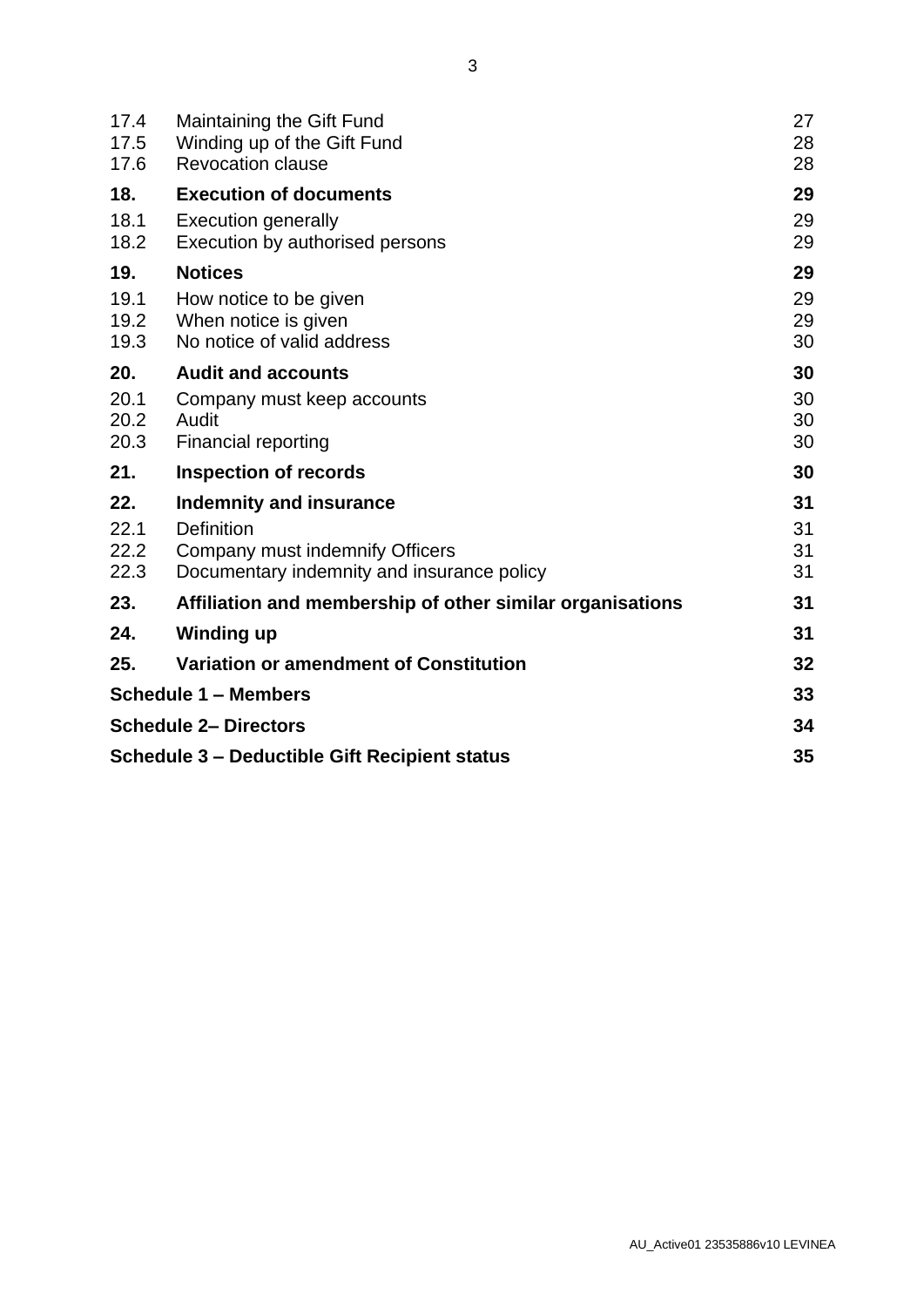# **Law Access Limited ACN 602 771 068 A Company limited by guarantee**

### **1. Nature of the Company**

- (a) This Company is a public company limited by guarantee.
- (b) The name of the Company is Law Access Limited.
- (c) The Company does not have the power to issue shares.

### **2. Definitions and interpretation**

#### **2.1 Definitions**

The following definitions apply in this Constitution unless the context requires otherwise:

**ACNC Act** means the *Australian Charities and Not-for-profits Commission Act 2012*  $(Cth)$ ;

**Alternate Director** means a person appointed as an alternate Director under clause [14;](#page-29-0)

**Annual fee** means the annual fee determined under clause [6.2;](#page-11-0)

**Appointing Director** has the meaning given in clause [14\(a\);](#page-29-1)

**ASIC** means the Australian Securities and Investments Commission;

**Board** means the Board of Directors of the Company from time to time;

**Business Day** means a day that is not a Saturday, Sunday, public holiday or bank holiday in Perth, Western Australia;

**Chairman** means the chairman of Directors appointed under clause [13.4;](#page-27-0)

**Company** means Law Access Limited ACN 602 771 068

**Constitution** means this constitution as amended, supplemented or replaced from time to time;

**Corporations Act** means the *Corporations Act 2001 (Cth)* and any regulations made under that statute;

**Director** means a person appointed or elected to the office of director of the Company and, where appropriate, includes an Alternate Director;

**Financial Year** means the 12 month period ending on 30 June;

**Gift Fund** means a fund established by the Company in accordance with clause [16;](#page-30-0)

**Insolvency Event** means, in relation to a person, any one or more of the following events or circumstances:

<span id="page-5-0"></span>(a) a winding up, dissolution, liquidation, provisional liquidation, administration or bankruptcy;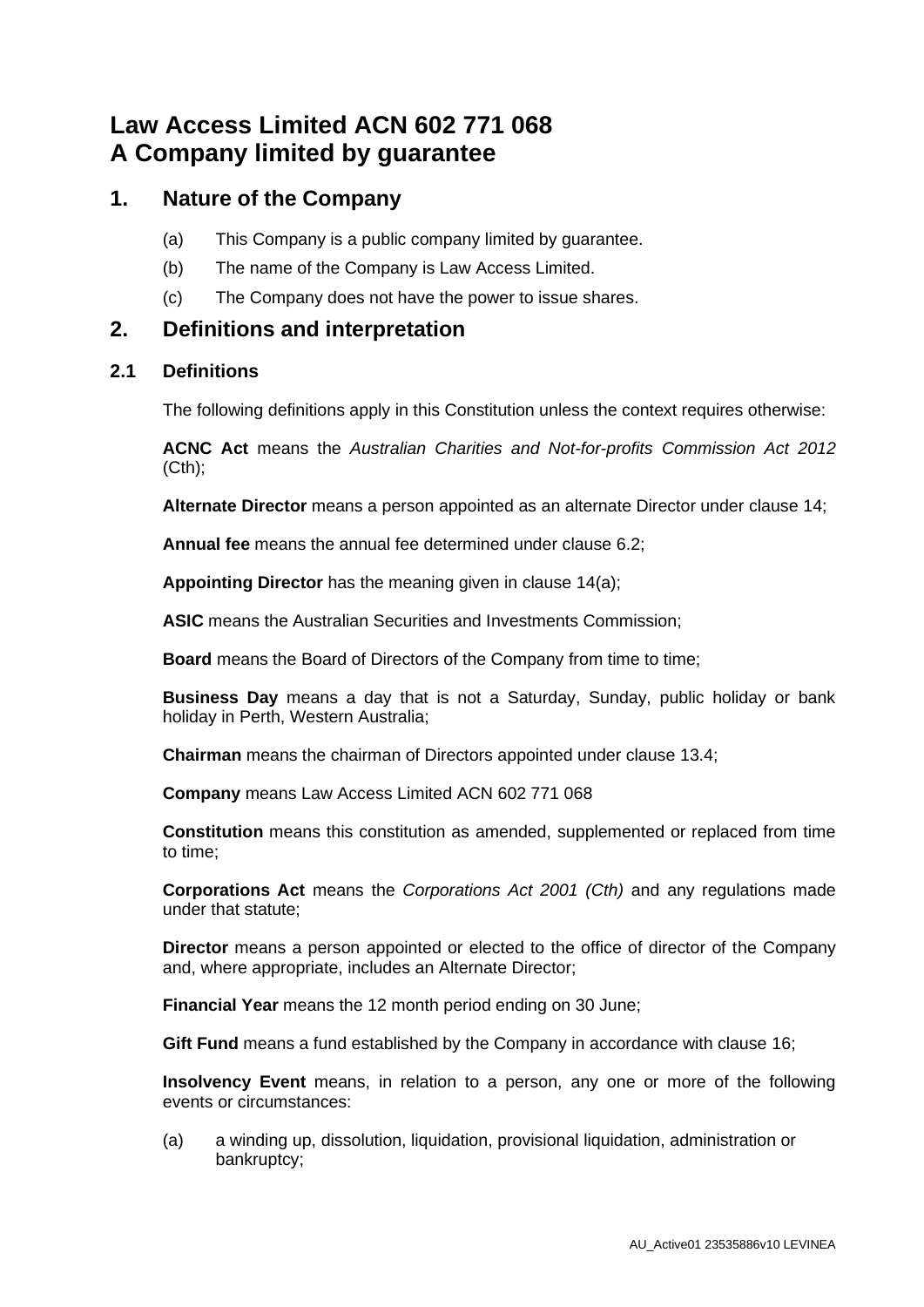- (b) having a controller (as defined in the Corporations Act), receiver, receiver and manager, administrator, liquidator (whether provisional or otherwise) or analogous person appointed to it or any of its property;
- (c) being unable to pay any of its debts as and when due and payable or being deemed to be insolvent under any provision of the Corporations Act or any other law;
- <span id="page-6-0"></span>(d) seeking protection from its creditors under any law, entering into a compromise, moratorium, assignment, composition or arrangement with, or for the benefit of, any of its members or creditors; or
- (e) any analogous event or circumstance to those described in paragraphs [\(a\)](#page-5-0) to [\(d\)](#page-6-0) under any law;

**Law Society** means The Law Society of Western Australia Inc;

**Member** means a member of the Company entered in the Register;

**Objects** means the objects of the Company as set out in clause [3;](#page-7-0)

**Office** means the registered office of the Company;

**Present** means, in connection with a meeting, a Member being present in person or by proxy, attorney or Representative, and includes being present at a different venue from the venue at which other Members are participating in the same meeting, providing the pre-requisites for a valid meeting at different venues are observed;

**Register** means the register of Members of the Company;

**Representative** means a natural person nominated by an organisation in accordance with clause [5.6;](#page-10-0)

**Secretary** means a person appointed to the office of secretary of the Company from time to time;

**Small Company Limited By Guarantee** has the meaning given to that term in section 45B of the Corporations Act;

**Special Resolution** has the meaning given to that term in section 9 of the Corporations Act; and

**Tax Act** means the *Income Tax Assessment Act 1997* (Cth).

#### **2.2 Interpretation**

In this Constitution, unless the context requires otherwise:

- (a) the singular includes the plural and vice versa;
- (b) a gender includes the other genders;
- (c) the headings are used for convenience only and do not affect the interpretation of this Constitution;
- (d) other grammatical forms of defined words or expressions have corresponding meanings;
- (e) a reference to a document includes the document as modified from time to time and any document replacing it;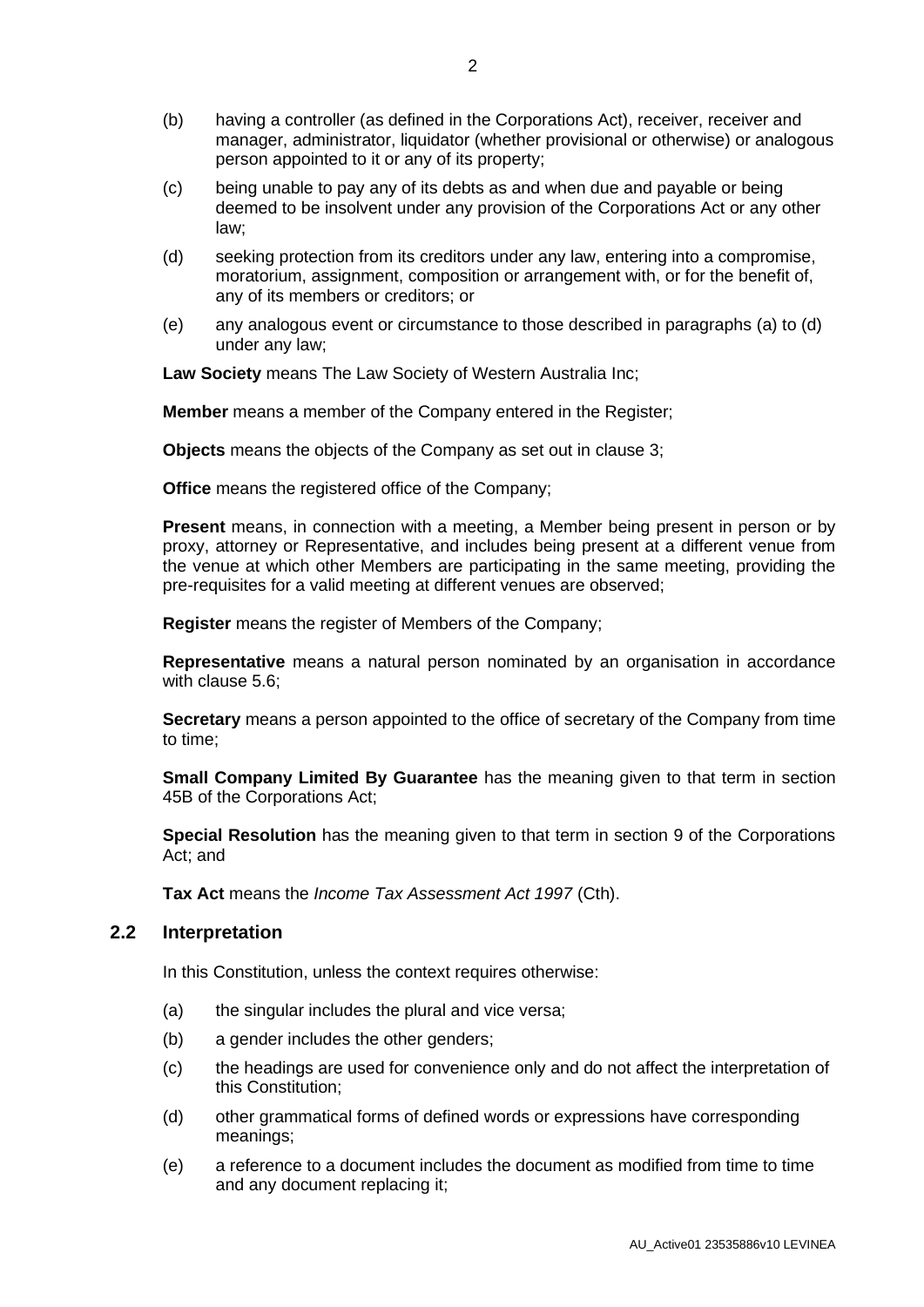- (f) if something is to be or may be done on a day that is not a Business Day then it must be done on the next Business Day;
- (g) the word "person" includes a natural person, partnership, body corporate, association, governmental or local authority, agency and any other body or entity whether incorporated or not;
- (h) the word "month" means calendar month and the word "year" means 12 months;
- (i) the words "in writing" include any communication sent by letter, facsimile transmission or email or any other form of communication capable of being read by the recipient;
- (j) a reference to a thing includes a part of that thing;
- (k) a reference to all or any part of a statute, rule, regulation or ordinance (**statute**) includes that statute as amended, consolidated, re-enacted or replaced from time to time;
- (l) wherever "include", "for example" or any form of those words or similar expressions is used, it must be construed as if it were followed by "(without being limited to)";
- (m) money amounts are stated in Australian currency unless otherwise specified;
- (n) a reference to any agency or body, if that agency or body ceases to exist or is reconstituted, renamed or replaced or has its powers or functions removed (**defunct body**), means the agency or body that performs most closely the functions of the defunct body; and
- (o) any expression in a provision of this Constitution that relates to a particular provision of the Corporations Act has the same meaning as in that provision of the Corporations Act.

#### **2.3 Replaceable rules**

The replaceable rules contained in the Corporations Act are displaced under section 135(2) of the Corporations Act and do not apply to the Company.

#### **2.4 Compliance with the Corporations Act**

This Constitution is subject to the Corporations Act and where there is any inconsistency between a clause of this Constitution and the Corporations Act which is not permissible under the Corporations Act, the Corporations Act prevails to the extent of the inconsistency.

#### **2.5 Transitional**

Everything done under this Constitution of the Company continues to have the same operation and effect after the adoption of any successor Constitution as if properly done under that Constitution.

### <span id="page-7-0"></span>**3. Objects and powers of the Company**

- (a) The Objects for which the Company is established are:
	- (i) to provide and support the provision of pro bono legal services, and thereby further the public interest, improve access to justice and protect human rights;
	- (ii) to undertake law reform, policy work and legal education; and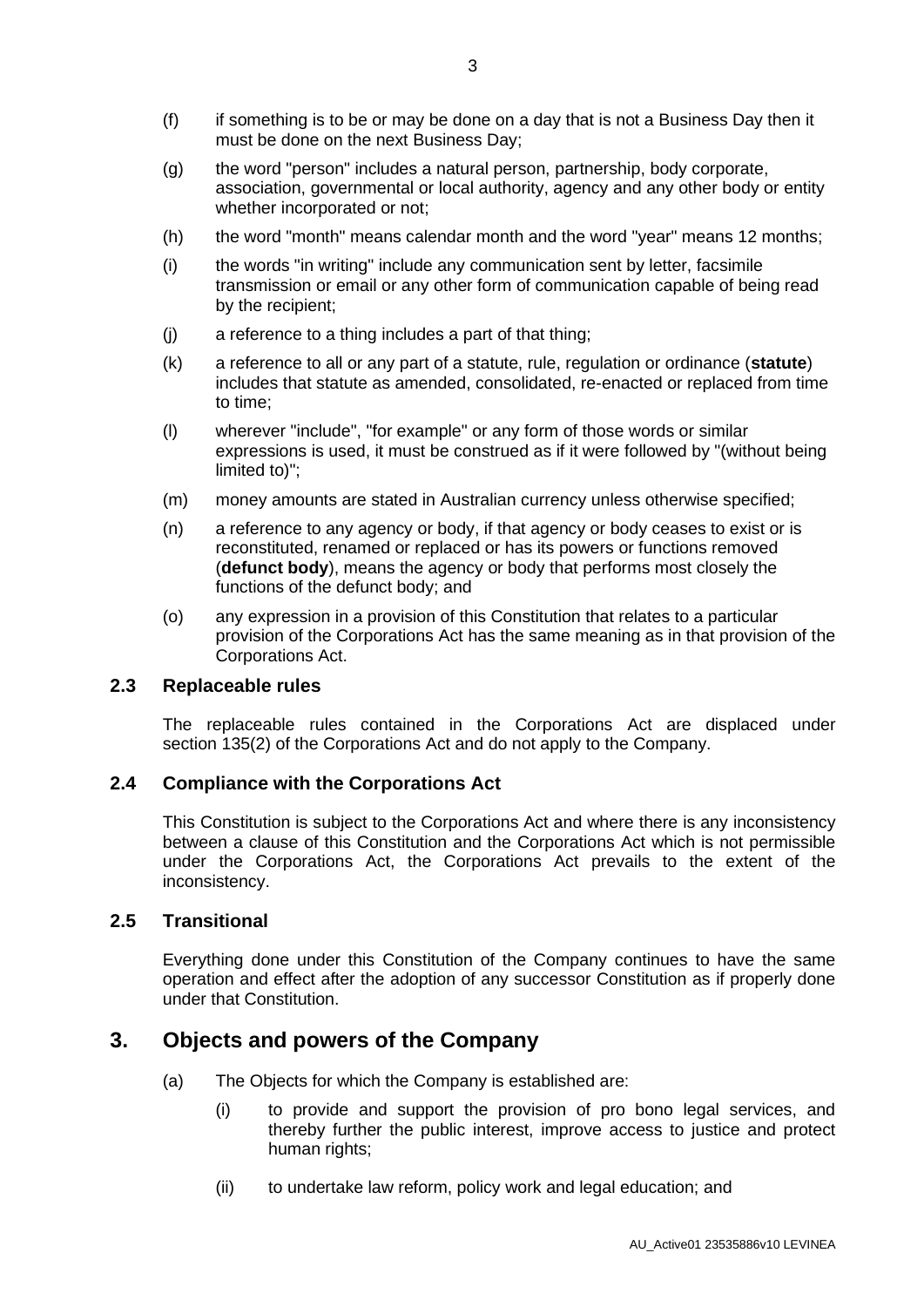- (iii) in order to improve access to justice and the legal system for those who are disadvantaged or marginalised, to:
	- (A) identify matters of public interest requiring legal assistance;
	- (B) seek redress in matters of public interest for those who are disadvantaged or marginalised;
	- (C) refer individuals, community groups and not-for-profit organisations to lawyers and others in ancillary or related fields willing to provide their services without charge or for a reduced or deferred fee;
	- (D) support and enhance community organisations in pursuing the interests of the communities they seek to represent;
	- (E) encourage, foster and support the work and expertise of the legal profession in pro bono and/or public interest law; and
	- (F) effect structural changes to address injustice.
- (b) The Company has all the powers of a company set out in the Corporations Act. The Company may use its powers to do:
	- (i) anything which it considers will advance or achieve the Objects; and
	- (ii) all other things that are incidental or conducive to carrying out the Objects.

### <span id="page-8-2"></span>**4. Assets and income of the Company**

- (a) Subject to clause [4\(b\),](#page-8-0) all assets, income and profits of the Company must be applied solely towards the promotion of the Objects, and no portion of the Company's assets, income or profits may be:
	- (i) paid or distributed directly or indirectly by way of dividend, bonus or otherwise to any Member; or
	- (ii) paid as fees or otherwise to any Director except in accordance with clause [4\(b\).](#page-8-0)
- <span id="page-8-1"></span><span id="page-8-0"></span>(b) Nothing in this Constitution prevents the Company from making a payment approved by the Board:
	- (i) for out-of-pocket expenses properly incurred by a Director in attending meetings of Directors, general meetings and committee meetings and otherwise performing duties as Director;
	- (ii) as bona fide compensation for a service rendered to the Company by a Director or Member in a professional or technical capacity (other than in the capacity as a Director), where the amount payable is commercially reasonable;
	- (iii) in good faith to any Member for goods supplied in the ordinary course of business; and
	- (iv) in respect of the indemnification of, or payment of premiums on contracts of insurance for, any Director, in accordance with clause [22.](#page-35-0)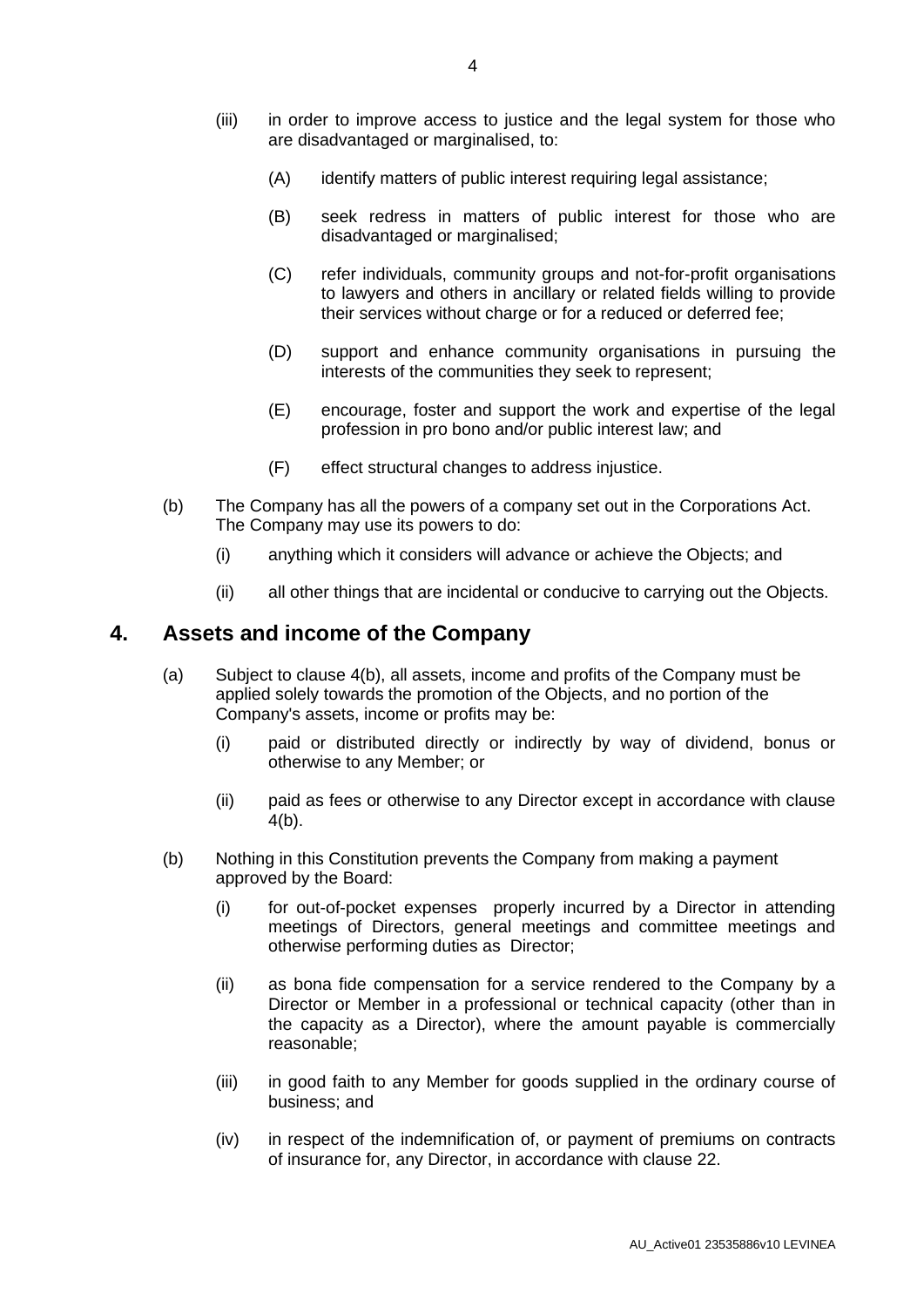### **5. Membership**

#### **5.1 Number of Members**

The number of Members of the Company is unlimited.

#### <span id="page-9-0"></span>**5.2 Initial Members**

- (a) On the date of adoption of this Constitution, the persons listed in Schedule [1](#page-37-0) will be the initial Members of the Company.
- (b) The Board may admit further persons as Members of the Company in accordance with this Constitution.

#### **5.3 Membership requirements and undertaking**

- (a) Every Member must:
	- (i) be approved for membership in accordance with clause [6.1;](#page-10-1) and
	- (ii) fulfil their obligations under this Constitution.
- (b) Every Member undertakes to the best of their ability to:
	- (i) comply with this Constitution and any regulations, policies or standards of the Company in force from time to time; and
	- (ii) promote the Objects, interests and standing of the Company.

#### **5.4 Liability of Members and undertaking**

- (a) The liability of Members is limited.
- (b) Each Member undertakes to contribute an amount of \$10 to the property of the Company if the Company is wound up while the Member is a Member or within one year after the Member ceases to be a Member, for:
	- (i) payment of the Company's debts and liabilities incurred before the time at which the Member ceased to be a Member:
	- (ii) the costs, charges and expenses of winding up; and
	- (iii) for the adjustment of rights of the contributories among themselves.

#### **5.5 Membership rights**

A Member has the right to:

- (a) receive notices from the Company;
- (b) attend, request the convening of, vote at and be heard at all general meetings of the Company;
- (c) be elected to, or hold office on, the Board; and
- (d) subject to the Board's discretion, be appointed or have its Representative appointed, as applicable to any committee, working party or similar representative body of the Company or the Board, with or without a determinative vote.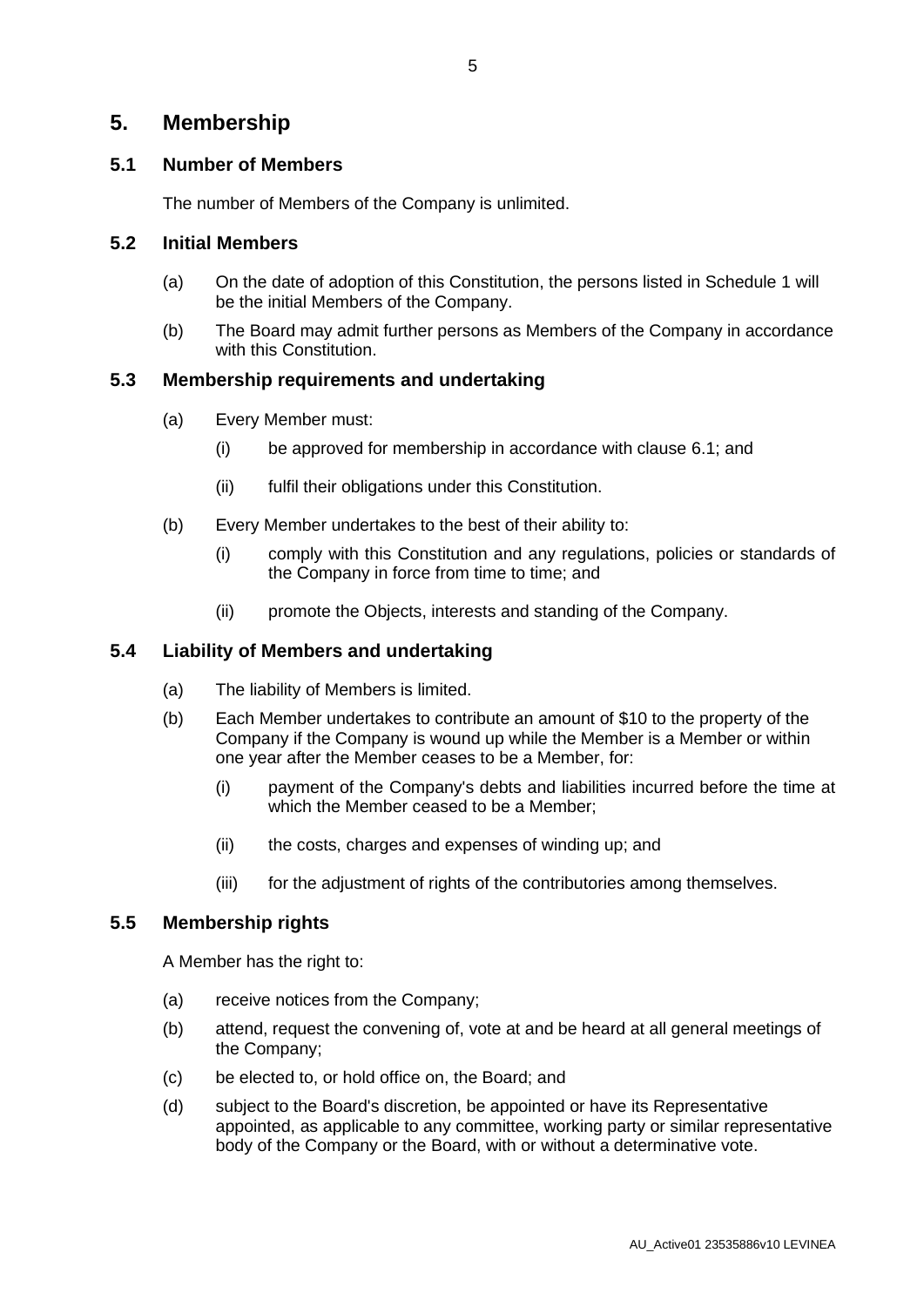#### <span id="page-10-0"></span>**5.6 Representatives**

- (a) A Member that is an organisation must by notice in writing to the Secretary appoint and remove a natural person to act as its Representative:
	- (i) in all matters as permitted by the Corporations Act and subject to any restrictions on the Representative's powers imposed by the Member; and
	- (ii) provided that the appointment is not valid until it has been approved by the Board, such approval not to be unreasonably withheld.
- (b) A certificate executed by the appointing Member is rebuttable evidence of the appointment or removal (as applicable) of a Representative.
- (c) Subject to this Constitution, a Representative is entitled to:
	- (i) exercise at a general meeting all the powers which its appointing Member could exercise if it were a natural person;
	- (ii) be counted towards a quorum on the basis that the Member will be deemed Present at a general meeting by its Representative; and
	- (iii) be nominated as a Director of the Company.
- (d) Where:
	- (i) a Representative's appointment has been revoked; and
	- (ii) the Secretary has not received written notice of the revocation prior to a general meeting,

any vote given at the relevant meeting in accordance with the terms of instrument appointing the Representative is valid.

(e) The Board may, in its sole discretion, by resolution withdraw its approval of a Representative, if it believes on reasonable grounds that it is in the interests of the Company to do so.

### **6. Application for and cessation of membership**

#### <span id="page-10-1"></span>**6.1 Application for membership**

- (a) Except for the initial Members in accordance with clause [5.2,](#page-9-0) every application for membership of the Company must:
	- (i) be on a written form approved by the Board for that purpose and signed by the applicant and their proposer (who must be a Member);
	- (ii) include the applicant's name, address, occupation (if applicable); and
	- (iii) be submitted to the Secretary at the Office or in any other way approved by the Board from time to time.
- (b) Within a reasonable period of receipt of a membership application, the Board will consider the application and will, in its absolute discretion without having to provide reasons:
	- (i) approve or reject the applicant; or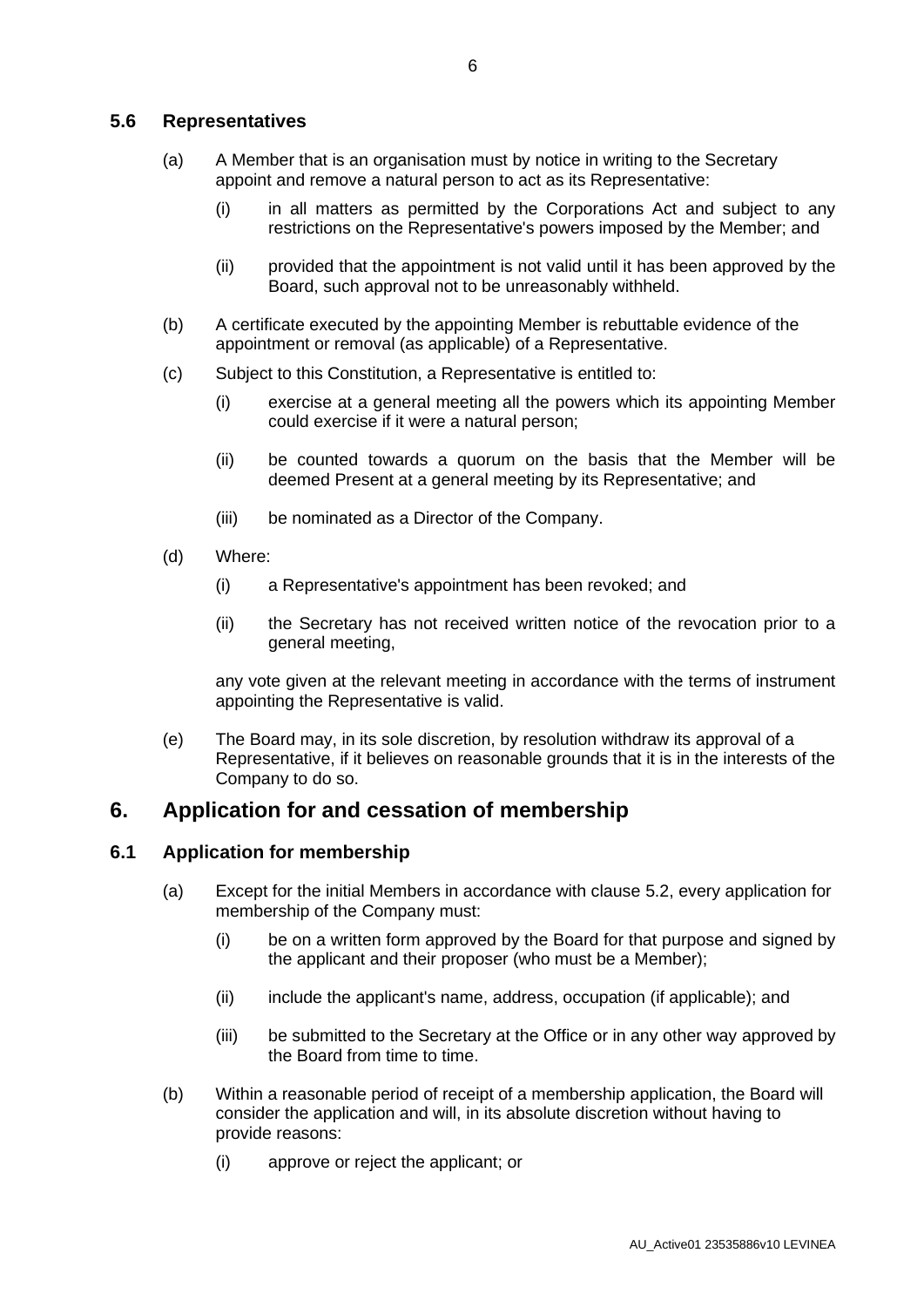- (ii) decide to request an applicant to supply any evidence of eligibility that the Board considers reasonably necessary.
- (c) An applicant will be admitted to membership of the Company if:
	- (i) a majority of the Directors entitled to vote at the meeting vote to admit the applicant as a Member; and
	- (ii) the application is supported by a Special Resolution of the Members.
- (d) If the Board rejects a membership application, the Secretary must, as soon as practicable, notify the applicant in writing that the application has been rejected.
- (e) If the Board approves a membership application, the Secretary must, as soon as practicable:
	- (i) notify the applicant in writing of the approval for membership; and
	- (ii) request payment of the applicant's entrance fee (if any), all or part of the Annual Fee (as determined by the Board) and any special fee within 14 days after the date the applicant is notified of acceptance.
- <span id="page-11-3"></span><span id="page-11-1"></span>(f) If an amount due under clause  $6.1(e)(ii)$  is not paid by the due date, the Board may cancel the approval of the membership application.
- (g) The Secretary must, within 30 days after a membership application is approved by the Directors, enter the applicant's name in the Register in accordance with clause [7.](#page-12-0)

#### <span id="page-11-0"></span>**6.2 Membership fees**

- (a) The entrance fee for membership and Annual Fee payable by Members will be determined by the Board from time to time.
- (b) Except for the first Annual Fee payable by a new Member in accordance with clause [6.1\(e\)\(ii\),](#page-11-1) all Annual Fees are due and payable in advance on 1 July each year or as otherwise determined by the Board from time to time.
- (c) The Board may from time to time set a special fee payable by all Members or certain Members on a date determined by the Board.

#### <span id="page-11-2"></span>**6.3 Failure to pay membership fees**

- (a) If any amount owing under clause [6.2](#page-11-0) remains unpaid for a period of 30 days after it falls due, the Secretary will send a notice to the Member requiring payment of the outstanding amount within 14 days of the date of the notice.
- (b) If the amount is not paid within this 14 day period then the Member will at the end of the period automatically and without further notice cease to be a Member.
- (c) The Board may, in its absolute discretion, reinstate the Member on payment of all arrears of amounts owing under clause [6.2.](#page-11-0)
- (d) This clause [6.3](#page-11-2) does not apply to the cancellation of an approval of a membership application under clause [6.1\(f\).](#page-11-3)

#### **6.4 No transfer of membership**

A right, privilege or obligation of a person by reason of membership:

(a) is not capable of being transferred or transmitted to another person; and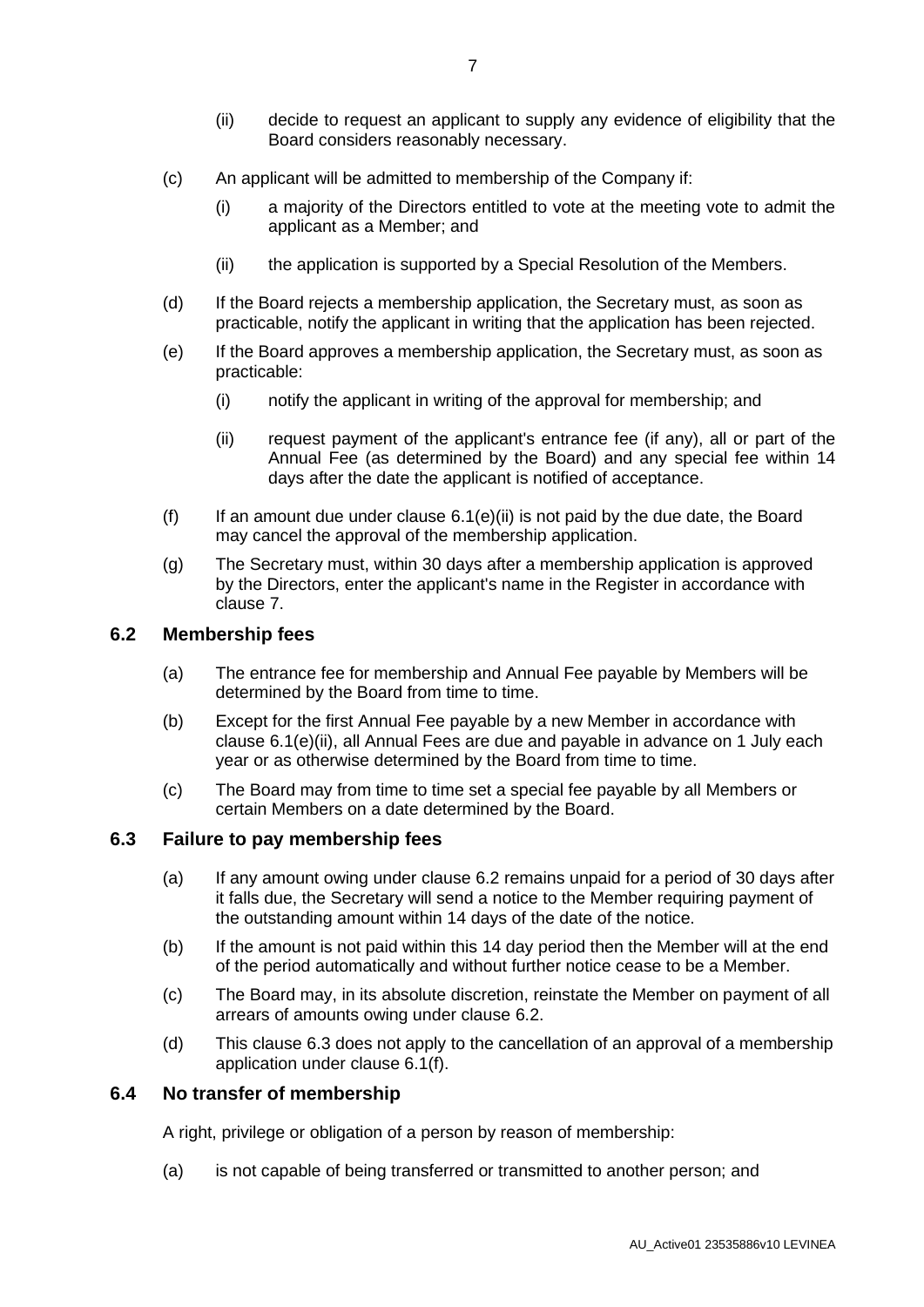### **6.5 Cessation of membership**

- (a) A Member will cease to be a Member:
	- (i) if the Member resigns by notice in writing to the Secretary, on the date that the notice is received by the Secretary;
	- $(ii)$  if their membership is cancelled in accordance with clause [6.3;](#page-11-2)
	- (iii) if, in the Board's reasonable opinion, the Member's status or conduct renders it undesirable that the Member continue to be a Member, including (without limitation) if the Member brings the reputation of the Company into disrepute and both of the following requirements are met:
		- (A) a Special Resolution of the Members in favour of terminating the membership of the Member is passed; and
		- (B) the Member has been given at least 21 days notice of the resolution and has had the opportunity to be heard at the meeting at which the resolution is proposed; or
	- (iv) where the Member is an individual, if the Member:
		- (A) dies;
		- (B) becomes of unsound mind or a person whose person or estate is liable to be dealt with in any way under the law relating to mental health; or
		- (C) is convicted of an indictable offence;
	- (v) where the Member is an organisation, if it is deregistered or otherwise ceases to be an organisation; or
	- (vi) if the Member is the subject of an Insolvency Event.
- (b) Any Member ceasing to be a Member:
	- (i) will have its name removed from the Register;
	- (ii) is not be entitled to any refund (or part refund) of any Annual Fee or other fee already paid; and
	- (iii) will remain liable for and must pay to the Company all fees and any other amounts which were due to the Company at the date of ceasing to be a Member.

# <span id="page-12-0"></span>**7. Register of Members**

- (a) The Secretary must keep and maintain a Register containing:
	- (i) the name and address of each Member;
	- (ii) the date on which each Member's name was entered into the Register; and
	- (iii) the name and date of appointment of each Representative.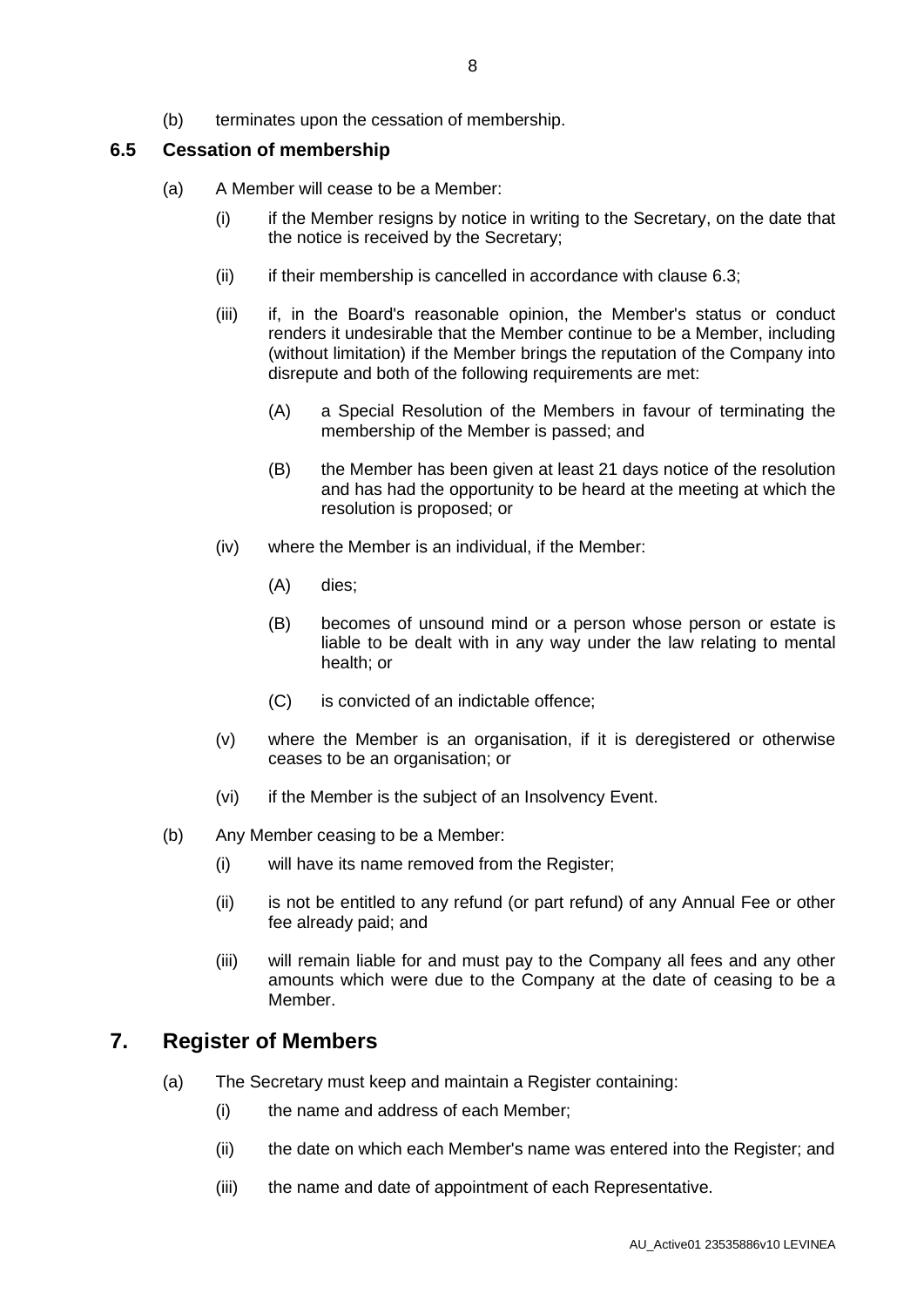- (b) The Register is available for inspection free of charge by any Member upon request.
- (c) A Member may make a copy of entries in the Register.

### **8. General meetings**

#### **8.1 Annual general meetings**

- (a) The Company must hold an annual general meeting within 18 months after the date of its registration.
- (b) The Company must hold an annual general meeting once in each calendar year and no later than 5 months after the end of each Financial Year.
- (c) The annual general meeting must be held at the place that the Board sets for the meeting.

#### **8.2 Business at annual general meeting**

The business of an annual general meeting is to:

- (a) confirm the minutes of the last preceding annual general meeting and of any other general meeting held since the last annual general meeting;
- (b) unless for the preceding Financial Year the Company was a Small Company Limited By Guarantee, consider the annual report; Directors' report; and the auditor's report (if any),
- (c) elect Directors;
- (d) (where relevant) appoint the auditor and fix the remuneration of the auditor; and
- (e) transact any other business which under this Constitution or the Corporations Act may properly be brought before the meeting.

#### **8.3 Power of Directors to convene general meeting**

- (a) The Board may convene a general meeting of the Company's Members whenever it thinks fit, at any place it thinks fit.
- (b) The Board must convene a general meeting of Members, on the request of Members with at least 5% of the votes that may be cast at a general meeting.
- (c) Subject to the Corporations Act, the Board may cancel or postpone any general meeting or change its venue by giving notice to all persons to whom the notice of the original meeting was given, but may not cancel a general meeting which was called or requested by persons other than the Directors, without the prior written consent of those persons.

#### <span id="page-13-0"></span>**8.4 Power of Members to convene a general meeting**

- (a) Members with at least 5% of the votes that may be cast at a general meeting may call, and arrange to hold, a general meeting.
- (b) As far as reasonably practicable, a general meeting under this clause [8.4](#page-13-0) must be called in the same way in which general meetings of the Company are called.
- (c) The Members calling the general meeting must pay the expenses of calling and holding it under this clause [8.4.](#page-13-0)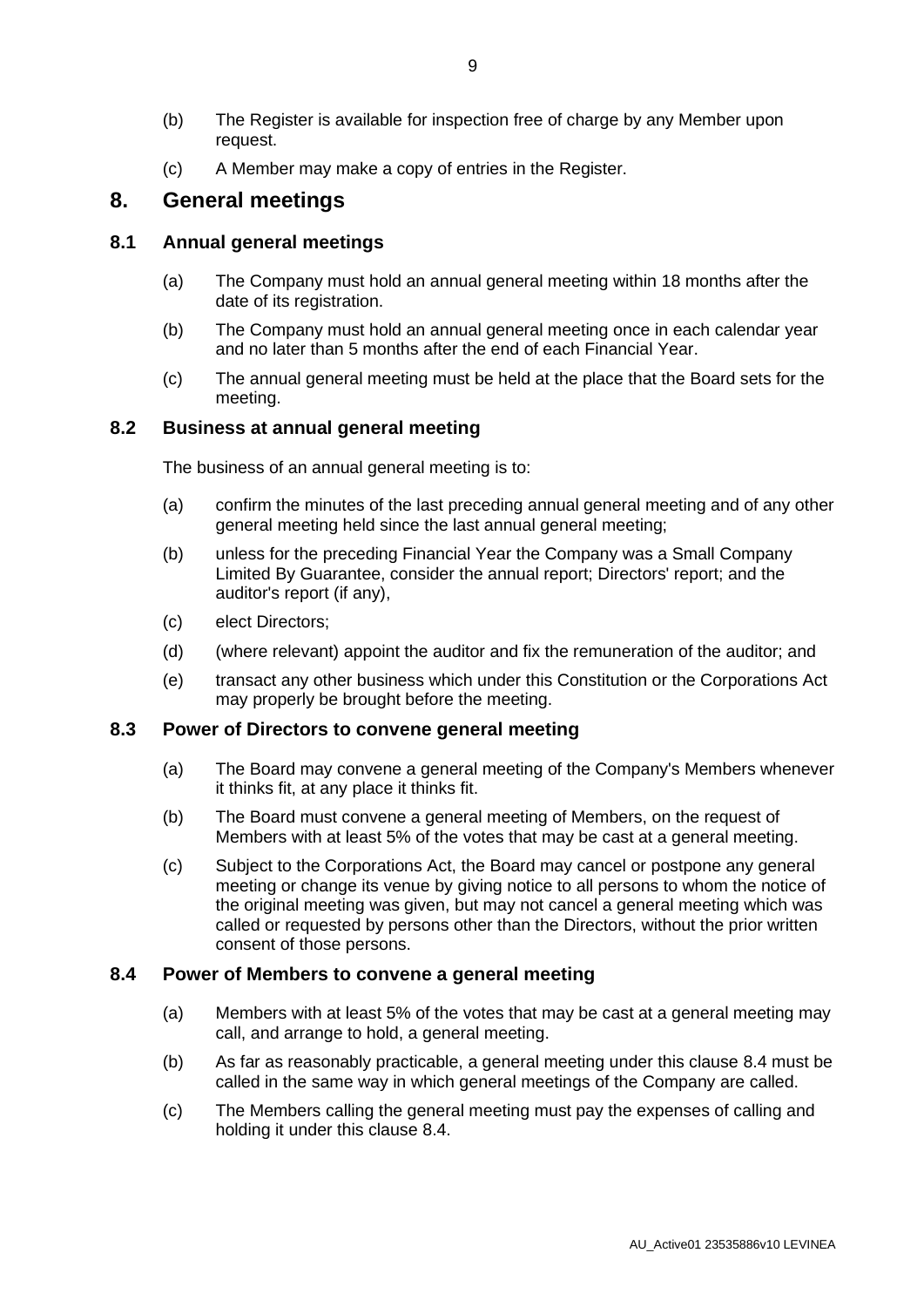#### <span id="page-14-0"></span>**8.5 Members' resolutions at a general meeting**

- (a) Members with at least 5% of the votes that may be cast on a resolution may give the Company notice of a resolution they propose to move at a general meeting.
- (b) The notice under clause [8.5\(a\)](#page-14-0) must:
	- (i) be in writing;
	- (ii) set out the wording of the proposed resolution; and
	- (iii) be signed by the Members proposing to move the resolution.
- (c) If the Company has been given notice of a Members' resolution under clause [8.5\(a\),](#page-14-0) the resolution must be considered at the next general meeting of the Company that occurs more than 2 months after the notice is given.

#### **8.6 Notice of general meetings**

- (a) Written notice of a general meeting must be given in accordance with this Constitution to:
	- (i) every Member;
	- (ii) every Director; and
	- (iii) the auditor (if any).
- <span id="page-14-2"></span>(b) Notice of general meetings (including annual general meetings) must be provided to Members at least 21 clear days before the meeting is to be held.
- (c) Subject to the Corporations Act and clause [8.6\(d\),](#page-14-1) the Company may call, on shorter notice than that specified in clause [8.6\(b\):](#page-14-2)
	- (i) an annual general meeting, if all the Members entitled to attend and vote at the annual general meeting agree prior to the annual general meeting; and
	- (ii) any other general meeting, if Members holding at least 95% of the votes that may be cast at the general meeting agree prior to the general meeting.
- <span id="page-14-1"></span>(d) The Company cannot call a general meeting or annual general meeting on shorter notice than that specified in clause [8.6\(b\)](#page-14-2) if a resolution will be moved at the meeting to:
	- (i) appoint or remove a Director; or
	- (ii) remove an auditor.
- (e) Subject to the Corporations Act, the Company may give notices to Members electronically, by notifying the Member:
	- (i) that the notice is available; and
	- (ii) how the Member may use electronic means to access the notice,

by any electronic means permitted by the Corporations Act and to an electronic address nominated by the relevant Member for the purpose of receiving notices.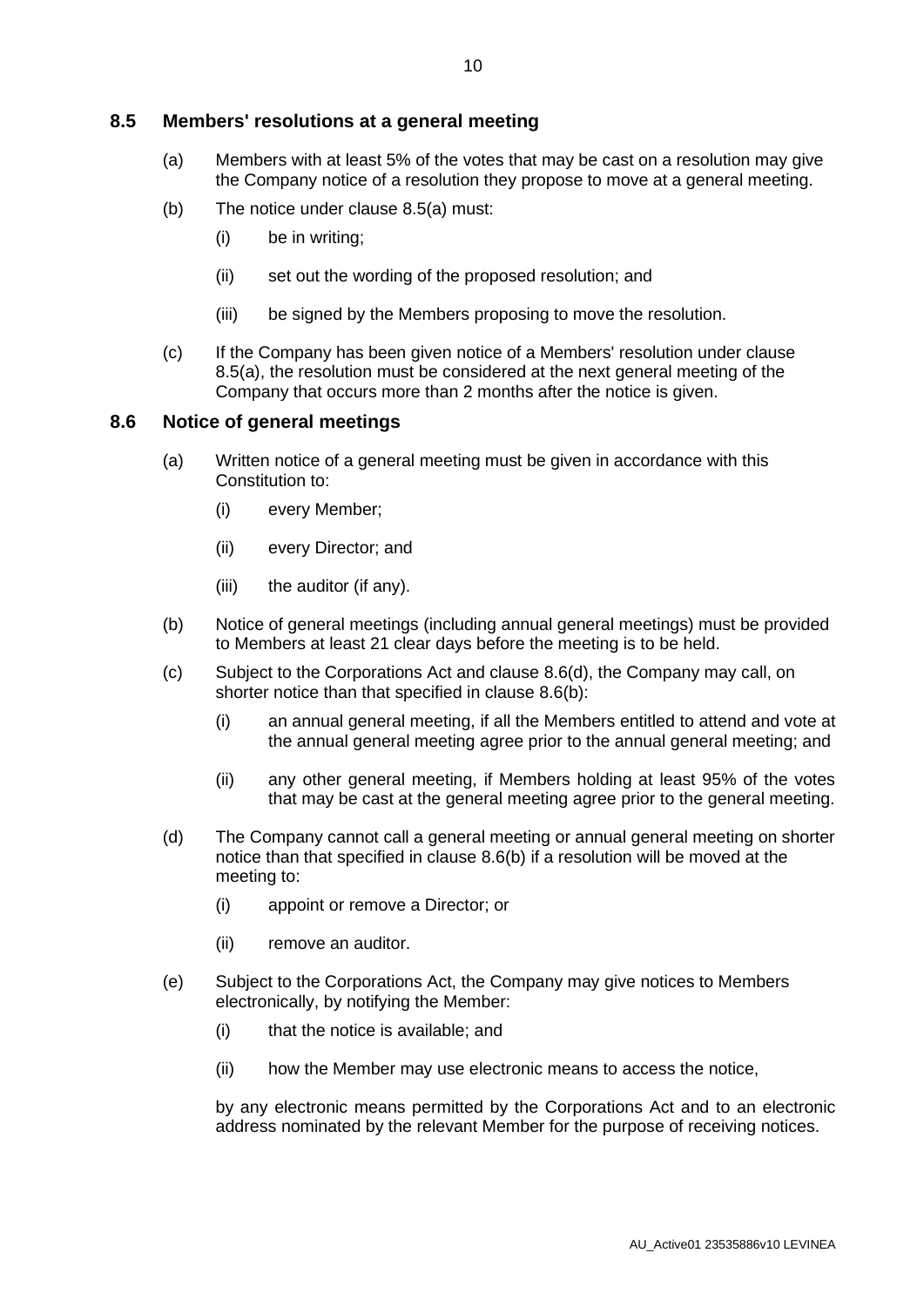#### **8.7 Content of notice of general meetings**

A notice of a general meeting must:

- (a) specify the place, date and time for the general meeting (and, if the meeting is to be held in 2 or more places in accordance with clause [8.9,](#page-15-0) the technology that will be used to facilitate this);
- (b) state the general nature of the business to be transacted at the general meeting;
- (c) (if a Special Resolution is to be proposed at the general meeting) set out an intention to propose the Special Resolution and state the resolution; and
- (d) contain a statement of:
	- (i) each Member's right to appoint a proxy; and
	- (ii) the fact that a proxy need not be a Member of the Company.

#### **8.8 Failure to give notice**

Any resolution passed at a general meeting is not invalidated by:

- (a) the accidental omission to give notice of a general meeting to any Member or non-receipt of that notice by a Member; or
- (b) the accidental omission to send out the instrument of proxy to a person entitled to receive notice or non-receipt of that instrument.

#### **8.9 Use of technology**

- <span id="page-15-0"></span>(a) The Company may hold a general meeting (including an annual general meeting) at 2 or more venues using any technology that gives Members a reasonable opportunity to participate, provided that arrangements are made at each venue for the recording of all votes cast.
- (b) The general meeting is taken to be held where the Chairman of the general meeting conducts the general meeting. All proceedings conducted in accordance with this clause [8.9](#page-15-0) are as valid as if conducted at a single gathering of a quorum of those entitled to be present.

#### **8.10 Quorum**

- (a) No business may be transacted at a general meeting unless a quorum of Members is Present at the time when the meeting proceeds to business.
- (b) Except as otherwise provided in this Constitution, a quorum constitutes:
	- (i) where the number of Member is greater than 2 and less than 40, 50% of Members who are Present;
	- (ii) where the total number of Members is less than 2, all those Members who are Present; or
	- (iii) where the total number of Members is 40 or above, 20 Members who are Present.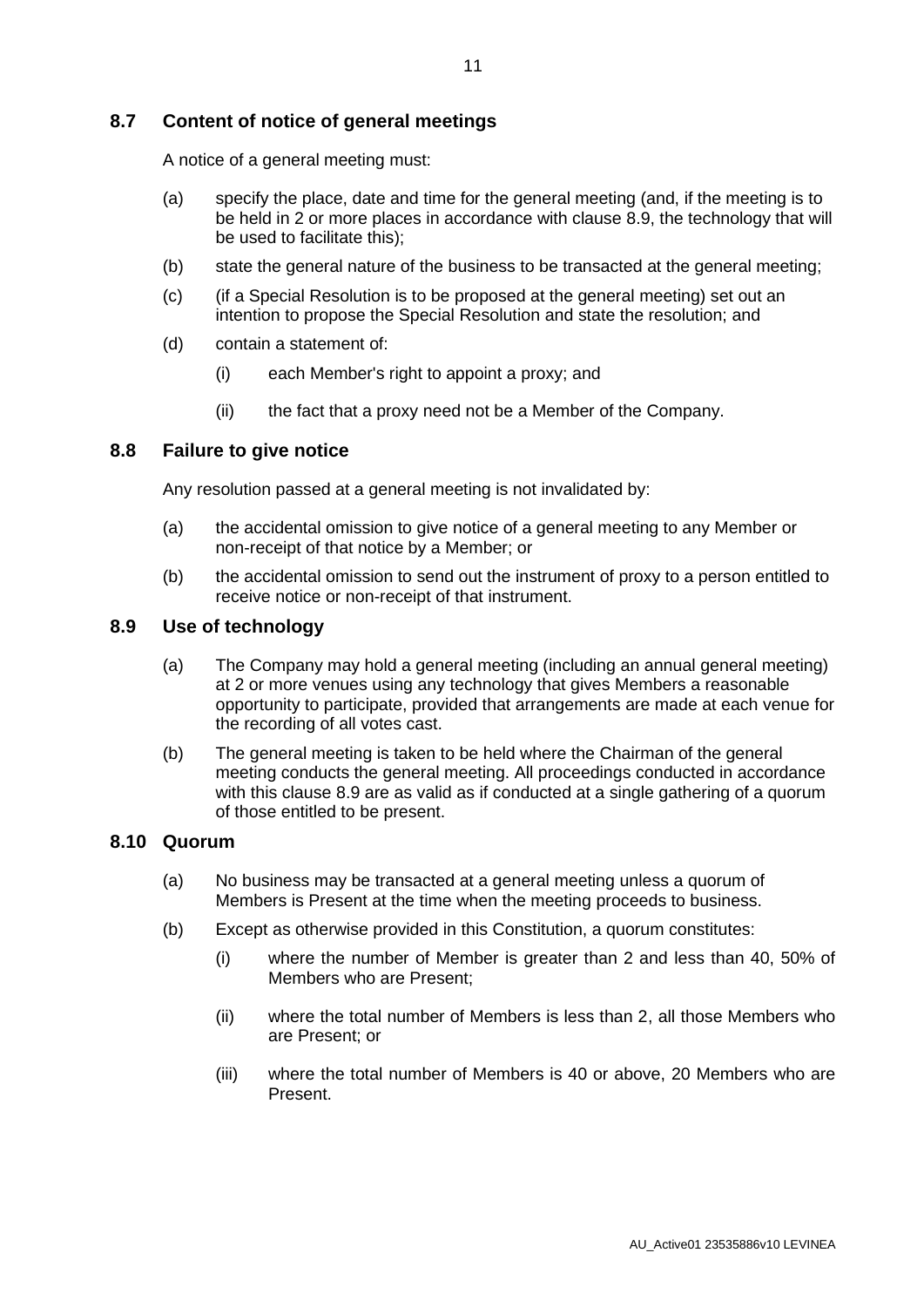#### **8.11 If a quorum not Present**

If a quorum is not Present within 15 minutes after the time appointed for the general meeting in the notice:

- (a) where the meeting is convened on the requisition of Members, the meeting must be automatically dissolved (subject to clause [8.14\(a\)\)](#page-16-0); and
- (b) in any other case:
	- (i) the meeting stands adjourned to a day and at a time and place as the Directors decide or, if no decision is made by the Directors, to the same day in the next week at the same time and place; and
	- (ii) if no quorum is Present at the resumed meeting within 15 minutes after the time appointed for the meeting, the meeting must be dissolved.

#### **8.12 Chairman of general meeting**

- (a) Subject to clause [8.12\(b\),](#page-16-1) the Chairman must preside as chair at every general meeting.
- <span id="page-16-1"></span>(b) If the Chairman is not present within 15 minutes after the time appointed for the meeting or is unwilling to act as chair:
	- (i) the Directors present must elect a Director to chair the meeting; or
	- (ii) if none of the Directors present wish to act, or in the absence of all Directors, the Members Present must elect one of their number to chair the meeting.
- (c) Where a person is appointed to chair a meeting under clause [8.12\(b\),](#page-16-1) in relation to that meeting, references to the Chairman in this Constitution include a reference to that person.

#### **8.13 Right of officers and advisers to attend general meeting**

- (a) A Director who is not a Member is entitled to be present and to speak at any general meeting.
- (b) A Secretary who is not a Member is entitled to be present and, at the request of the Chairman of the general meeting, to speak at any general meeting.
- (c) Any other person (whether a Member or not) required by the Directors to attend any general meeting is entitled to be present and, at the request of the Chairman of the general meeting, to speak at that general meeting.

#### <span id="page-16-0"></span>**8.14 Adjournments**

- (a) The Chairman may, and must if directed to do so by the general meeting, adjourn a general meeting from time to time and from place to place.
- (b) Only business left unfinished at the meeting which was adjourned may be transacted at a meeting resumed after an adjournment.
- (c) A resolution passed at a meeting resumed after an adjournment is passed on the day it was in fact passed.
- (d) When a meeting is adjourned for 30 days or more, notice of the adjourned meeting must be given as in the case of the original meeting. In all other cases it is not necessary to give notice of the adjourned meeting.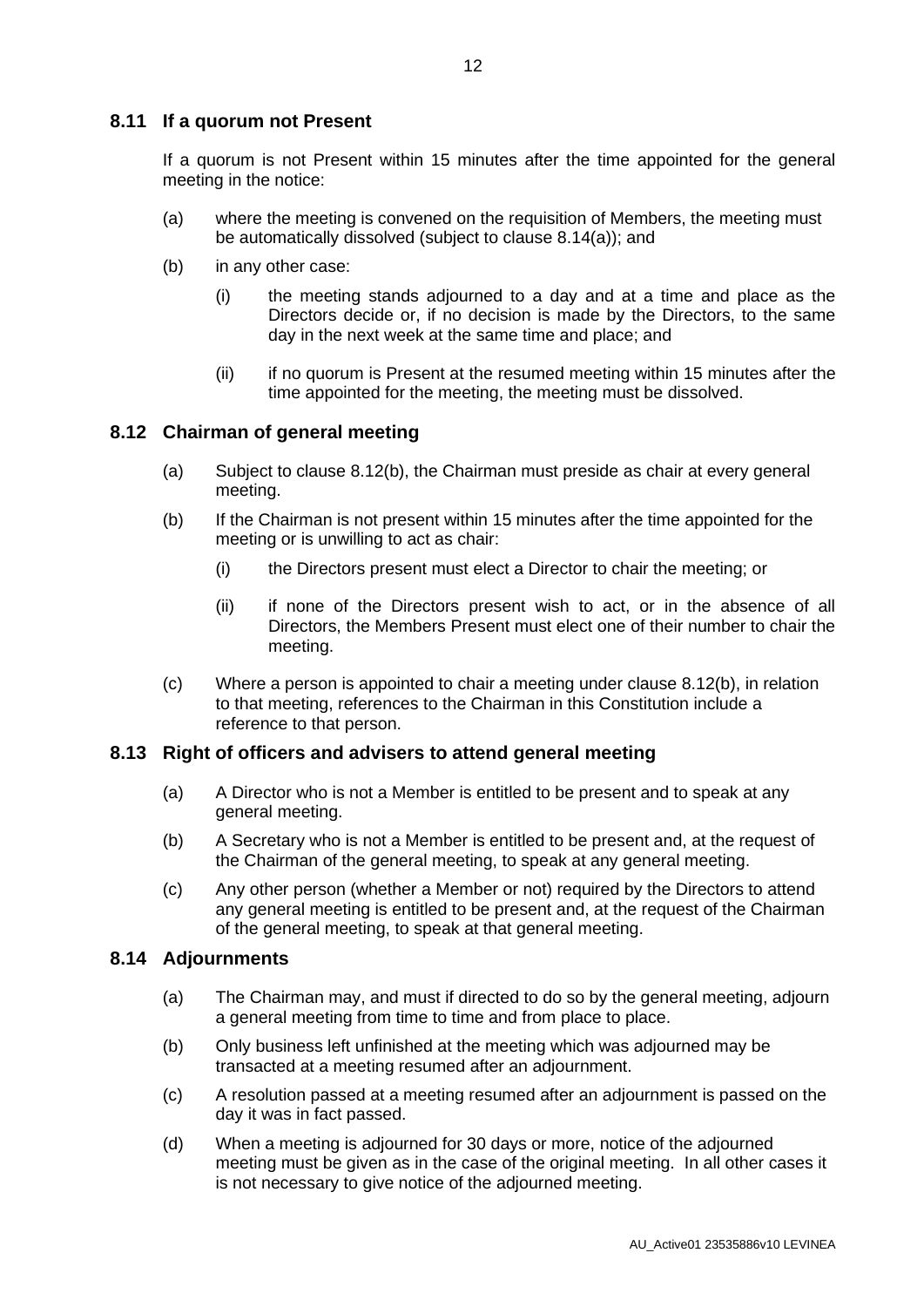#### **8.15 Written resolutions of Members**

- (a) A resolution may be passed without a general meeting being held if all the Members entitled to vote on the resolution sign a document containing a statement that they are in favour of the resolution set out in the document.
- (b) Identical copies of the document may be distributed for signing by different Members and taken together will constitute the same document.
- (c) The resolution is passed when the last Member signs the document, and satisfies any requirement in this Constitution or the Corporations Act that the resolution be passed at a general meeting.

### **9. Voting at general meetings**

#### **9.1 Voting rights**

- (a) Each Member has 1 vote.
- (b) Each person present at the general meeting who represents more than 1 Member, either personally, by proxy, attorney or as Representative:
	- (i) where voting by show of hands, has 1 vote; and
	- (ii) where voting by poll, may cast 1 vote for each share held personally, by proxy, attorney or as Representative.
- (c) A Member ordinarily entitled to vote is not entitled to vote if his or her Annual Fee is more than 30 days in arrears at the commencement of the relevant general meeting.

#### **9.2 Members' resolutions**

- (a) Except where by law a resolution is required to be a Special Resolution, a resolution put to the vote at a general meeting must be decided by a majority of votes cast by the Members Present at the general meeting.
- (b) A resolution put to the vote at a general meeting must be decided on a show of hands unless a poll is demanded in accordance with clause [9.3.](#page-17-0)
- (c) Before a vote is taken, the Chairman must inform the general meeting whether any proxy votes have been received and how the proxy votes are to be cast on the resolution.
- (d) A declaration by the Chairman that a resolution has on a show of hands been carried or lost and an entry to that effect in the minutes of the meeting is conclusive evidence of that fact. Neither the Chairman nor the minutes of the meeting need to state the number or proportion of the votes recorded in favour or against the resolution.

#### **9.3 Voting by poll**

- <span id="page-17-0"></span>(a) Subject to clause [9.3\(e\),](#page-18-0) a poll may be demanded by:
	- (i) the Chairman;
	- (ii) at least 5 Members who are Present and entitled to vote on the resolution; or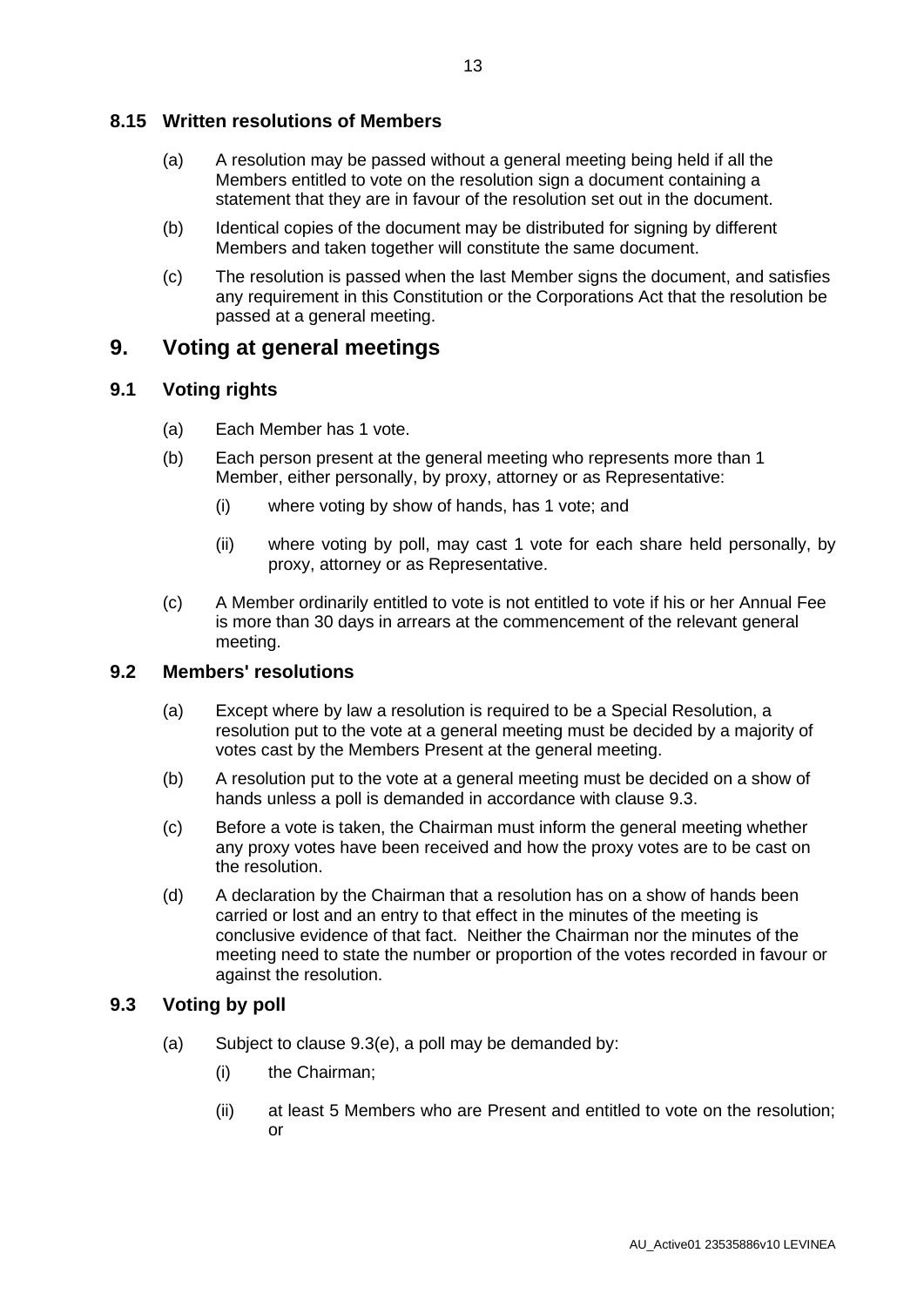- (b) Subject to clause [9.3\(e\),](#page-18-0) a poll may be demanded:
	- (i) before a vote is taken; or
	- (ii) before or immediately after the voting results on a show of hands are declared.
- (c) The demand for a poll may be withdrawn.
- (d) Subject to clause [9.3\(e\),](#page-18-0) if a poll is demanded, it is to be taken in the manner and at the time the Chairman directs.
- <span id="page-18-0"></span>(e) A poll may not be demanded on any resolution concerning on the election of a Chairman or on a question of adjournment.
- (f) The result of the poll will be the resolution of the meeting at which the poll was demanded.
- (g) The demand for a poll does not prevent a general meeting from proceeding with any other business.

#### **9.4 Chairman's casting vote**

Subject to the Corporations Act, in the case of an equality of votes on a show of hands or on a poll, the Chairman of the relevant general meeting has a casting vote, in addition to any vote that the Chairman may otherwise be entitled.

#### **9.5 Members of unsound mind and minors**

- (a) If a Member is:
	- (i) of unsound mind;
	- (ii) a person whose person or estate is liable to be dealt with in any way under the Law relating to mental health; or
	- (iii) a minor,

the Member's committee or trustee or any other person who has proper management or guardianship of the Member's estate or affairs may, subject to clause 9.5(b), exercise any rights of the Member in relation to a general meeting as if the committee, trustee or other person were the Member.

(b) Any person with powers of management or guardianship cannot exercise any rights under clause 9.5(a) unless the person has provided the Directors with satisfactory evidence of their appointment and status.

#### **9.6 Objection to qualification to vote**

- (a) An objection to a person's right to vote at a general meeting:
	- (i) may only be raised at the general meeting or adjourned meeting at which the vote objected to is tendered; and
	- (ii) must be determined by the Chairman of the meeting, whose decision is final.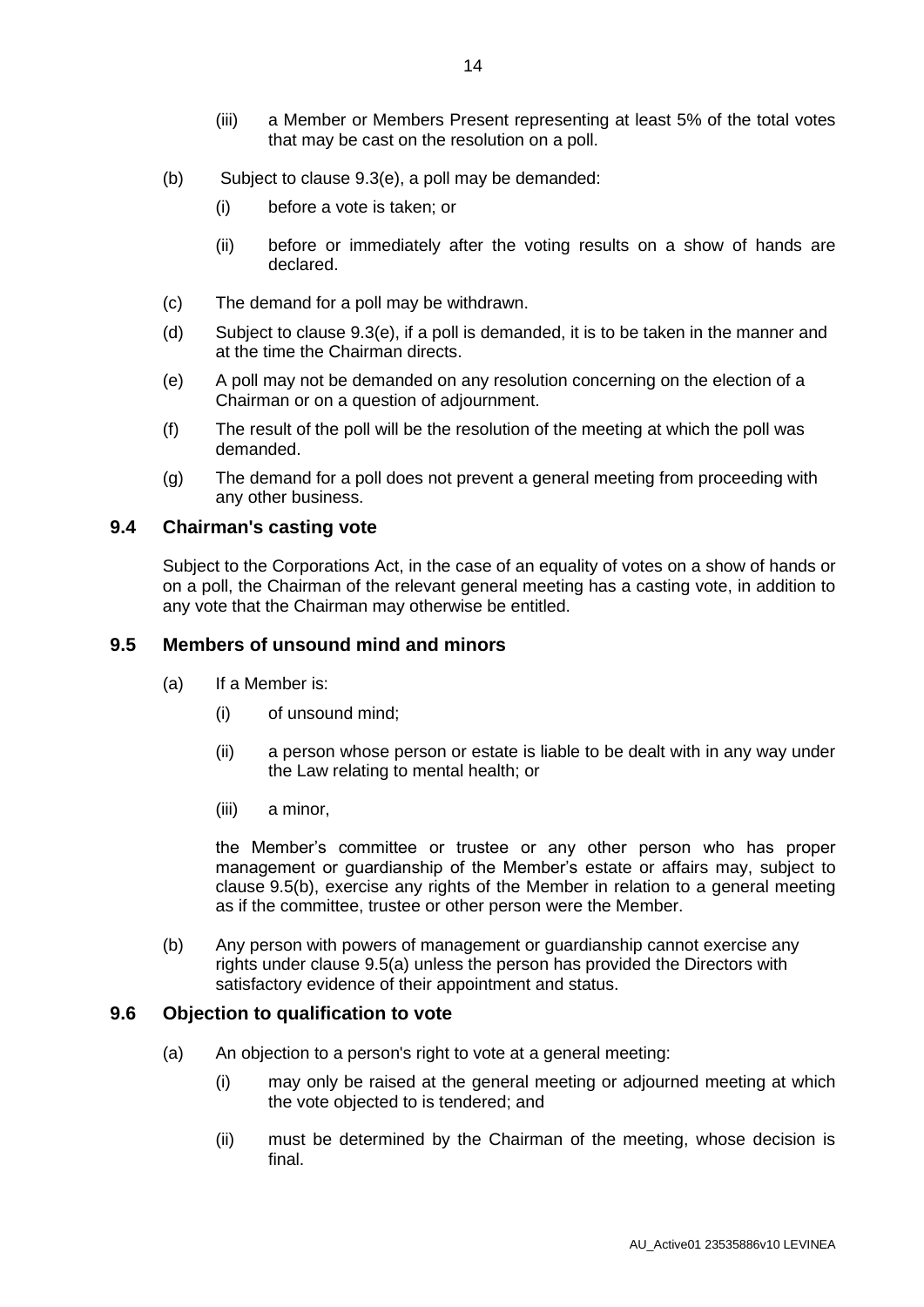(b) A vote allowed after an objection is valid for all purposes.

#### **9.7 Votes counted in error**

If any vote is counted which ought not to have been counted or might have been rejected, the error will not invalidate the resolution unless the error is:

- (a) detected at the same general meeting; and
- (b) of sufficient magnitude, in the opinion of the Chairman, as to invalidate the resolution.

#### <span id="page-19-0"></span>**9.8 Direct voting**

- (a) The Directors may determine that, at any general meeting, a Member who is entitled to attend and vote on a resolution at that meeting is entitled to vote by direct vote in respect of that resolution. A direct vote includes a vote delivered to the Company by post, fax or other electronic means approved by the Directors.
- (b) Where clause [9.8\(a\)](#page-19-0) applies, the notice of meeting must indicate that direct voting is available at the relevant meeting or on particular resolutions.
- (c) The Directors may prescribe regulations, rules and procedures in relation to direct voting, including (without limitation):
	- (i) specifying the form, method and timing of casting a direct vote at a meeting for the vote to be valid; and
	- (ii) the circumstances in which a direct vote may be withdrawn by the Member or deemed withdrawn.

#### <span id="page-19-1"></span>**10. Proxies**

#### **10.1 Appointment of proxies**

- (a) A Member who is entitled to attend and vote at a general meeting may appoint a person as that Member's proxy to attend and vote for that Member at a general meeting.
- (b) A proxy need not be a Member of the Company.

#### **10.2 Rights of proxies**

A proxy appointed to attend and vote at a general meeting for a Member in accordance with this clause [10](#page-19-1) has the same rights as the Member to:

- (a) speak at the meeting;
- (b) vote (to the extent allowed by the appointment); and
- (c) demand, or join in a demand, for a poll.

#### **10.3 Form of proxy**

- (a) An instrument appointing a proxy is valid if it is in the form specified by the Directors from time to time and is:
	- (i) signed by or on behalf of the Member making the appointment; and
	- (ii) contains the following information: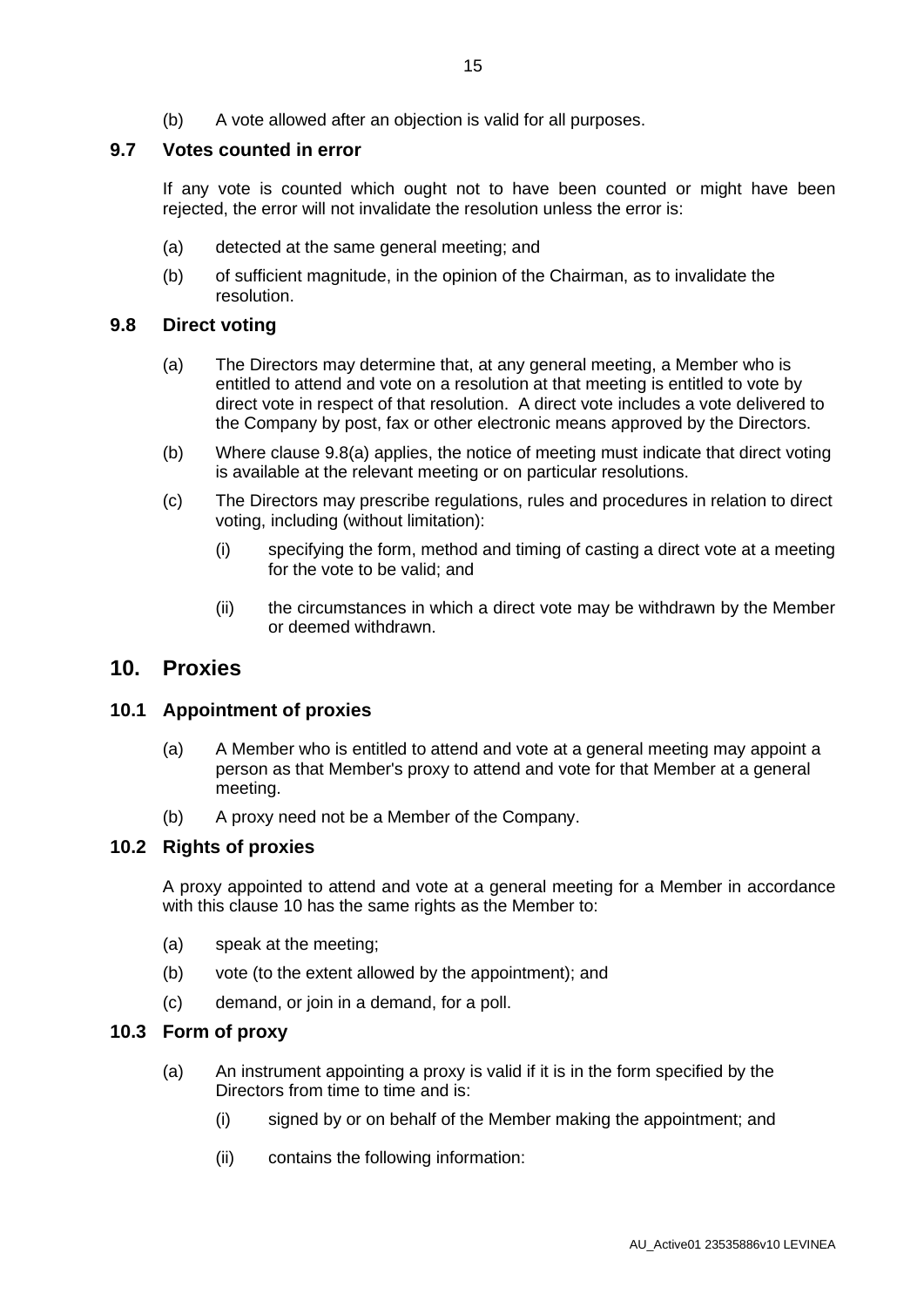- (A) the Member's name and address;
- (B) the Company's name;
- (C) the proxy's name or the name of the office held by the proxy; and
- (D) the meetings at which the appointment may be used.
- (b) The proxy form must provide for the Member to vote for or against each resolution and may provide for abstention to be indicated.
- (c) An instrument appointing a proxy may specify the manner in which the proxy is to vote in respect of a particular resolution. Where it does so, the proxy is not entitled to vote on the resolution except as specified in the instrument. A proxy may vote as the proxy thinks fit on any motion or resolution in respect of which no manner of voting is indicated.
- (d) An instrument appointing a proxy will not be valid after 12 months from the date of its execution, unless it is expressly stated to be a standing appointment or to extend for a longer period.

#### **10.4 Where proxy is incomplete**

- (a) No instrument appointing a proxy is treated as invalid merely because:
	- (i) it does not contain the address of the appointor or proxy;
	- (ii) it is not dated; or
	- (iii) in relation to any or all resolutions, it does not contain an indication of the manner in which the proxy is to vote.
- (b) Where the instrument does not indicate the name of the proxy, the instrument is treated as given in favour of the Chairman of the general meeting.

#### <span id="page-20-0"></span>**10.5 Lodgement of proxy**

- (a) An instrument appointing a proxy is not treated as valid unless:
	- (i) the instrument;
	- (ii) and either:
		- (A) the power of attorney or other authority (if any) under which the instrument is signed; or
		- (B) a copy of that power or authority certified in a manner acceptable to the Directors,

are lodged not less than 48 hours (or any shorter period as the Directors may permit, subject to the Corporations Act) before the time for holding the meeting at the place specified for that purpose in the notice of the meeting or, if none, at the Office.

(b) An instrument appointing a representative to act for a Member at all meetings of the Company or at all meetings for a specified period is not treated as valid unless: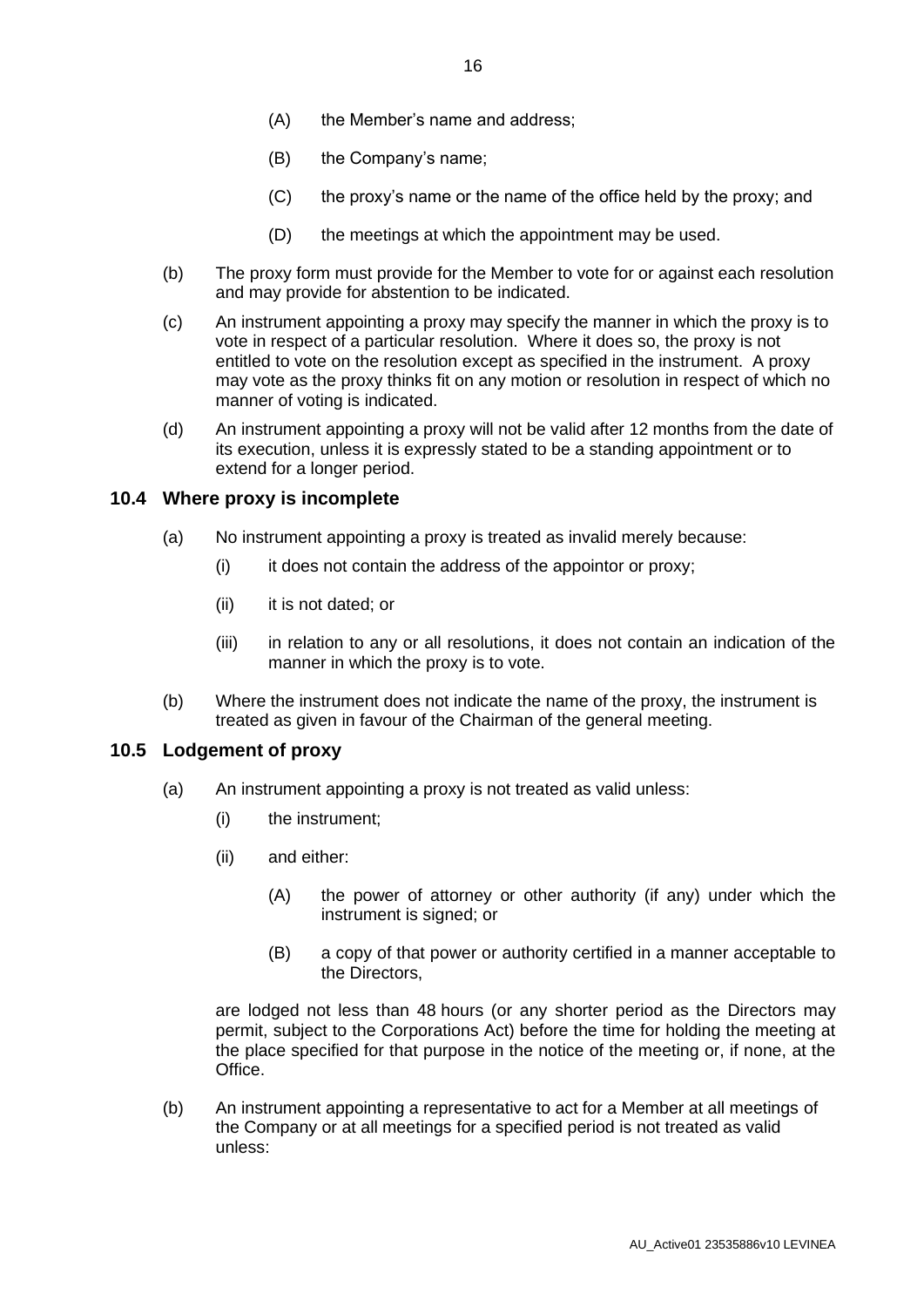- (i) the instrument of appointment or a certified copy of it, duly signed by hand or electronically authenticated in accordance with clause [10.5\(c\);](#page-21-0) and
- (ii) any evidence as to the validity and non-revocation of that authority as may be required by the Directors,

are lodged not less than 48 hours (or any shorter period as the Directors may permit) before the time for holding the meeting at the place specified for that purpose in the notice of the meeting or, if none, at the Office.

- <span id="page-21-0"></span>(c) For the purposes of this clause [10.5:](#page-20-0)
	- (i) a legible facsimile of any document which is received at the place specified in the notice is duly lodged at that place at the time when the facsimile is received; and
	- (ii) subject to the Corporations Act, instead of signing or executing an instrument of appointment, a Member may electronically authenticate the appointment of a proxy, provided that:
		- (A) the Member is identified by personal details as required by the Company;
		- (B) the Member's approval of the information communicated to the Company is accompanied by a personal identification number or any other numbers provided by the Company; and
		- (C) the Member complies with any other requirements of the Company.

#### **10.6 Validity of proxy vote**

- (a) A vote exercised in accordance with the terms of an instrument of proxy, a power of attorney or other relevant instrument of appointment is valid despite:
	- (i) the previous death or mental incapacity of the appointing Member;
	- (ii) the revocation of the relevant instrument or of the authority under which the instrument was executed; or
	- (iii) the revocation of the power of attorney,

if no notice in writing of the death, mental incapacity or revocation has been received by the Company at the Office before the commencement of the general meeting or adjourned meeting at which the instrument or power of attorney is used.

(b) A proxy is not revoked by the appointing Member attending and taking part in the general meeting, unless the Member actually votes on the resolution for which the proxy is proposed to be used.

### **11. Board of Directors**

#### <span id="page-21-1"></span>**11.1 Number of Directors**

(a) The Company must have at least 3 Directors, or such greater number of Directors not exceeding 9 as the Directors think fit, in office at all times. At least 2 of the Directors must be ordinarily resident in Australia.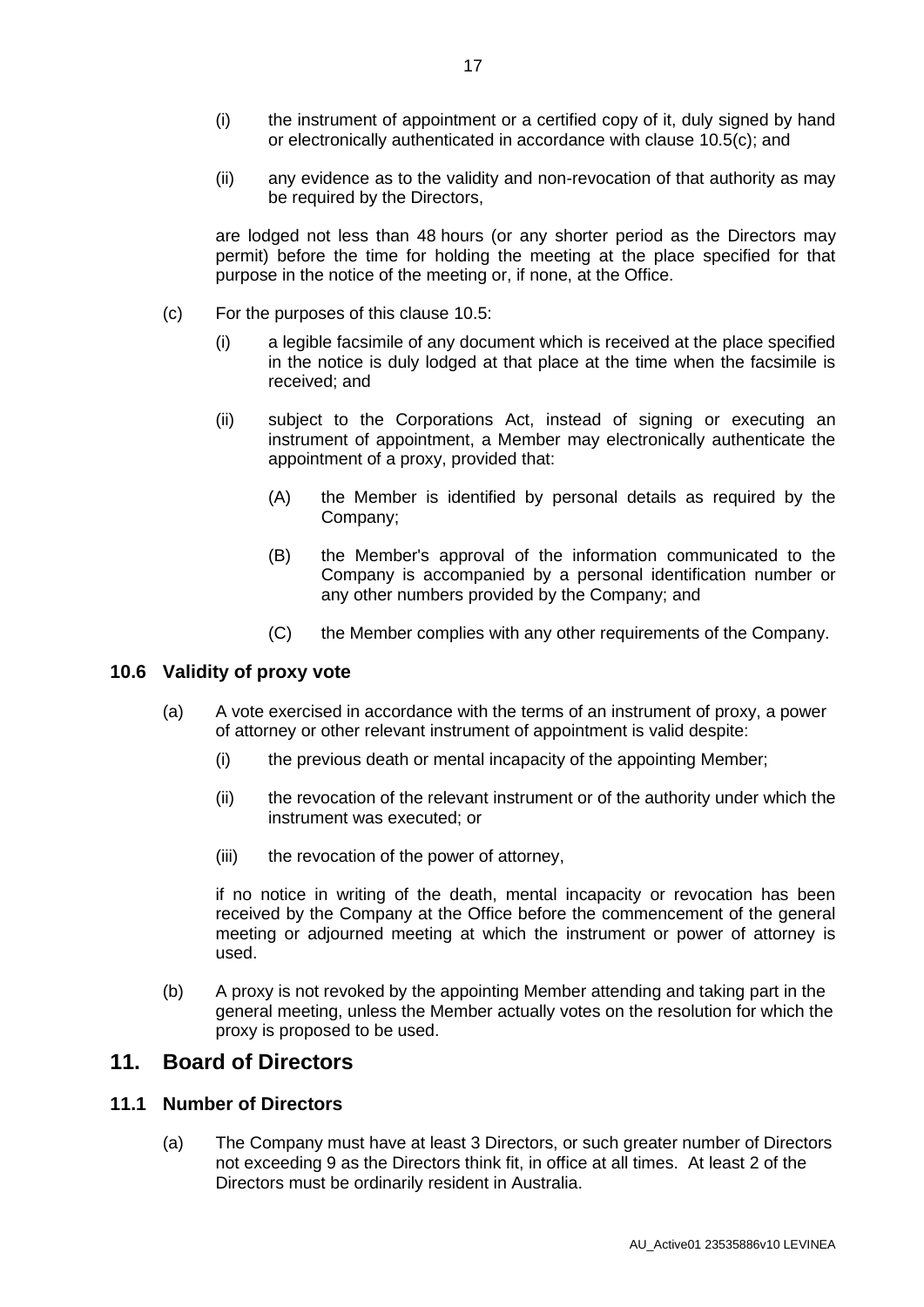- <span id="page-22-3"></span>(b) At least 50% of the Directors rounded up to the next whole number must be nominees of the Law Society.
- (c) The Company in general meeting may by ordinary resolution alter the number of Directors, provided that the minimum number is not reduced below 3.

#### <span id="page-22-7"></span>**11.2 Initial Directors**

- (a) There will be 3 initial Directors.
- (b) On the date of adoption of this Constitution, the persons listed in Schedule [2](#page-38-0) will be the initial Directors.

#### <span id="page-22-5"></span>**11.3 Appointment and removal of Directors**

- (a) Subject to the Corporations Act and clause 11.1(b), the Company may by resolution appoint or remove a Director from office.
- <span id="page-22-1"></span>(b) Subject to the Corporations Act, the Directors may at any time appoint any person to be a Director, either to fill a casual vacancy or as an addition to the number of existing Directors, provided the total number of Directors does not exceed the maximum number specified in clause [11.1\(a\).](#page-21-1) That person holds office until the end of the next annual general meeting following their appointment and is eligible for election at that meeting.

#### <span id="page-22-6"></span><span id="page-22-2"></span>**11.4 Term of appointment as Director**

- <span id="page-22-0"></span>(a) No Director may hold office:
	- (i) for a period in excess of 3 years (**Term**), without submitting himself or herself for re-election; and
	- (ii) for more than 6 consecutive years.
- (b) At each annual general meeting, the person or persons (if any) standing for election as Director will be, as applicable:
	- (i) any Director required to retire under clause [11.4\(a\)\(i\)](#page-22-0) who stands for reelection;
	- (ii) any Director required to submit for election under clause [11.3\(b\);](#page-22-1) and
	- (iii) subject to clause [11.4\(a\),](#page-22-2) a person standing for election as a new Director.
- (c) A retiring Director is eligible for re-election without needing to give any prior notice of an intention to submit for re-election and holds office as a Director until the end of the meeting at which the Director retires.
- (d) In the event that a person standing for election, that has been nominated by the Law Society in accordance with clause [11.1\(b\),](#page-22-3) fails to be elected as a Director, the Law Society may nominate another person that will be appointed pursuant to clause [11.7](#page-23-0) in order to comply with clause [11.1\(b\).](#page-22-3)

#### <span id="page-22-4"></span>**11.5 Nomination of Directors**

(a) A Member may nominate any other Member for each position on the Board which is to be filled at the next annual general meeting in accordance with this Constitution.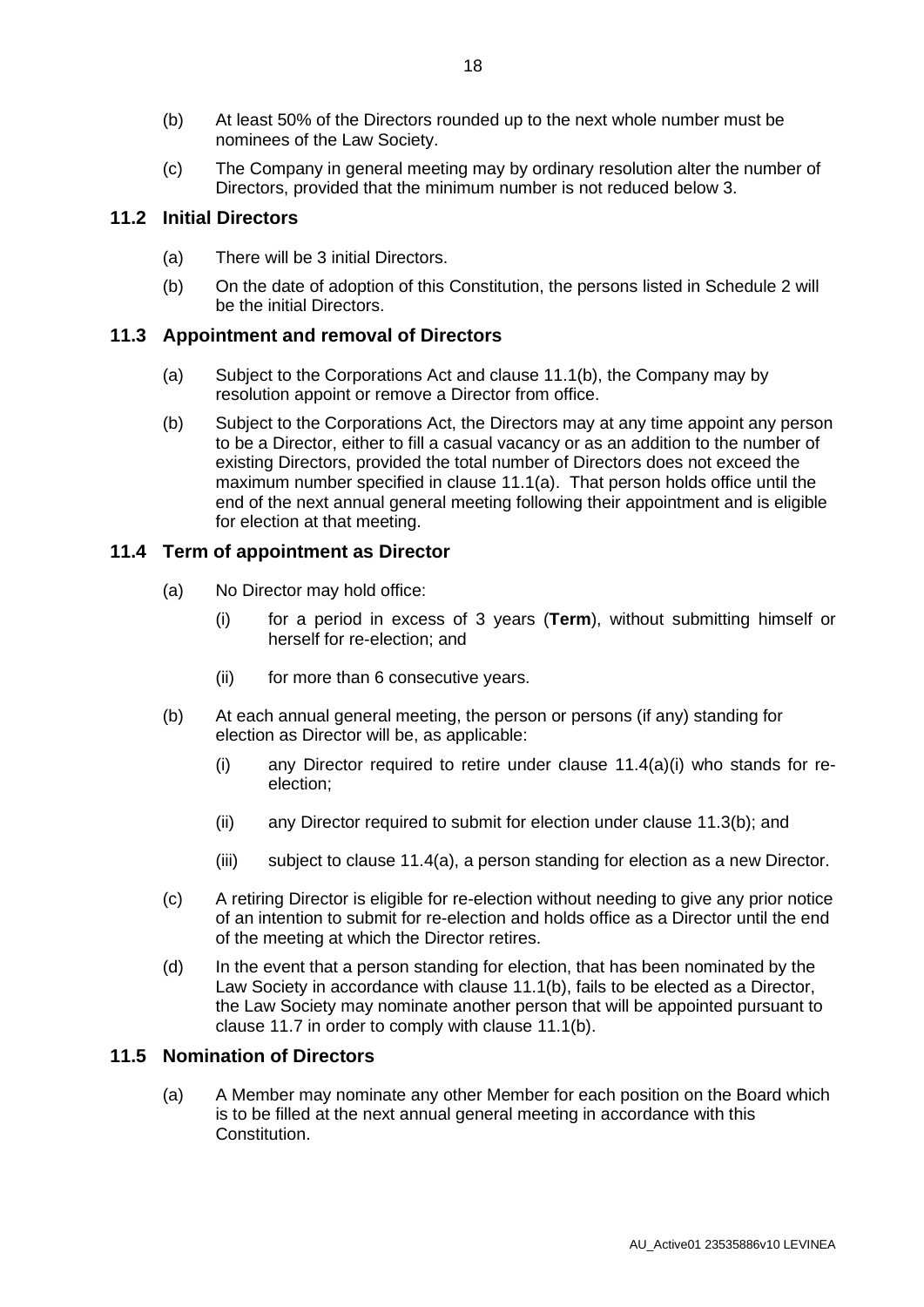(b) A nomination under clause [11.5\(a\)](#page-22-4) must be in writing, signed by the nominator and be submitted to the Secretary at the Office at least 7 Business Days before the annual general meeting at which the election is to take place.

#### **11.6 Director qualifications**

- (a) A Director is not required to be a Member or a Representative.
- (b) A person must give the Company a signed written consent to act as a Director before being appointed as a Director.

#### <span id="page-23-0"></span>**11.7 Vacation of office of Director**

In addition to the circumstances in which the office of a Director becomes vacant:

- (a) under the Corporations Act;
- (b) because of a resolution under clause [11.3\(a\);](#page-22-5) or
- (c) under clause [11.4;](#page-22-6)

the office of a Director becomes vacant if the Director:

- (d) becomes physically or mentally incapable of performing the Director's duties and the Board resolves that his or her office be vacated for that reason;
- (e) is the subject of an Insolvency Event;
- (f) resigns by notice in writing to the Company;
- (g) dies;
- (h) is absent (and not represented by an Alternate Director) from meetings of the Directors for a continuous period of 6 months without special leave of absence from the Directors and the Board resolves that his or her office be vacated; or
- (i) subject to clause [12.8,](#page-25-0) without the prior or subsequent consent of the other Directors, is directly or indirectly interested in any contract or proposed contract with the Company and fails to declare the nature of the Director's interest as required by the Act.

#### **11.8 Remuneration and payments to Directors**

No payment will be made to any Director other than a payment allowed under clause [4\(b\).](#page-8-0)

### **12. Powers and duties of Directors**

#### <span id="page-23-1"></span>**12.1 General management power**

- (a) Subject to the Corporations Act and this Constitution, the Directors are responsible for managing the business of the Company and may exercise all powers of the Company which are not required to be exercised by the Company in a general meeting by the Corporations Act or this Constitution.
- (b) Without limiting clause [12.1\(a\),](#page-23-1) the Directors may exercise all the powers of the Company to:
	- (i) borrow or raise money;
	- (ii) grant security over any property or business of the Company or all or any of its uncalled capital;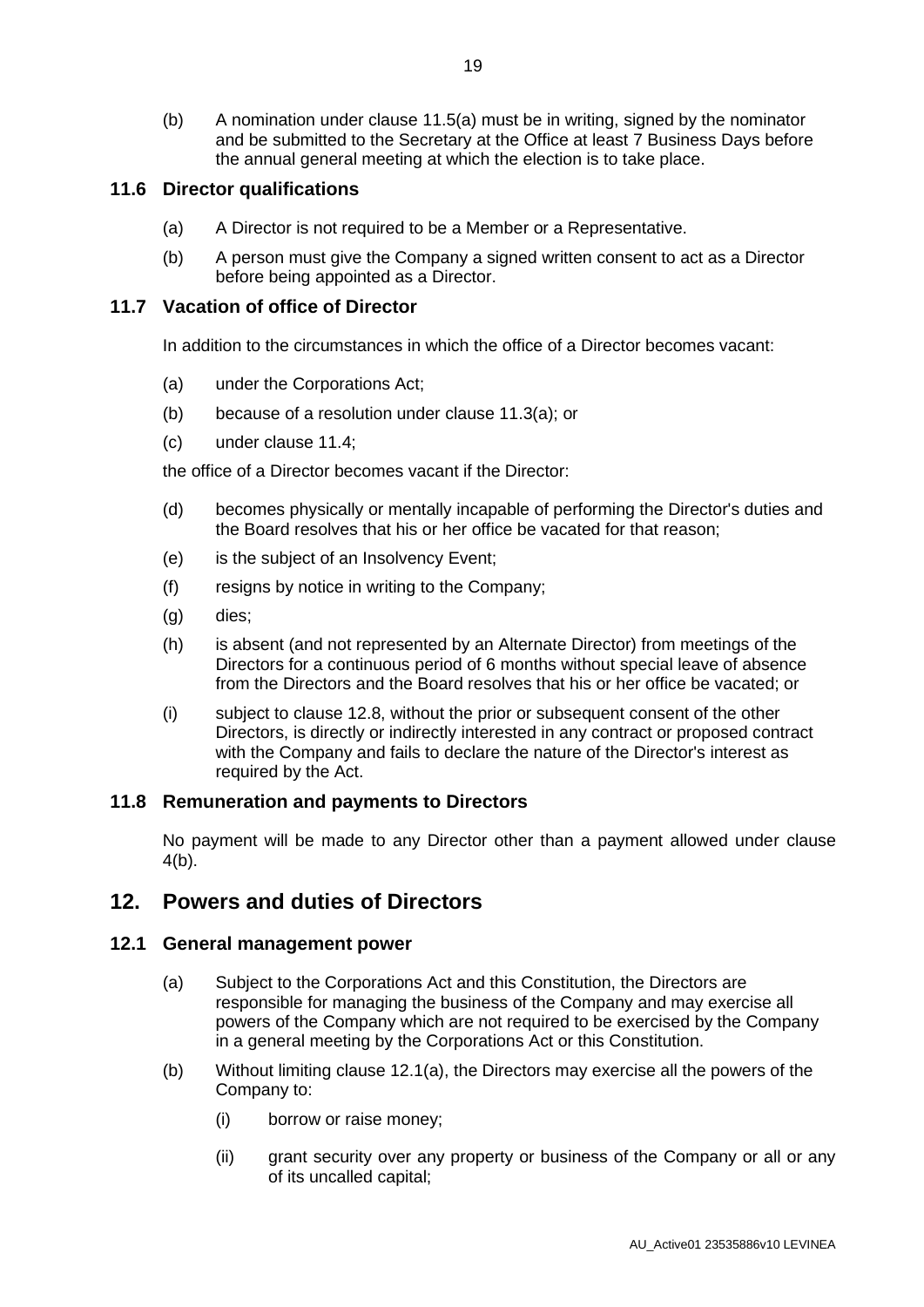- (iii) pay interest on any debt due by the Company; and
- (iv) issue debentures or give any other security for a debt, liability or obligation of the Company or of any other person.

#### **12.2 Duties**

The Directors must comply with their duties as directors under legislation and common law (judge-made law), and with the duties described in governance standard 5 of the regulations made under the ACNC Act which are:

- (a) to exercise their powers and discharge their duties with the degree of care and diligence that a reasonable individual would exercise of they were a director of the Company;
- (b) to act in good faith in the best interests of the Company and to further the charitable purposes of the Company set out in clause 3;
- (c) not to misuse their position as a Director;
- (d) not to misuse information they gain in their role as a Director;
- (e) to disclose any perceived or actual material conflicts of interest in the manner set out in clause 12.9;
- (f) to ensure that the financial affairs of the Company are managed responsibly, and
- (g) not to allow the Company to operate while it is insolvent.

#### <span id="page-24-0"></span>**12.3 Appointment of attorneys and representatives**

- (a) The Directors may, by power of attorney or by general or specific appointment, appoint any person or persons to be an attorney or representative of the Company with such powers, authorities and discretions (being powers, authorities and discretions vested in or exercisable by the Directors), for such period and subject to such conditions as they think fit.
- (b) An appointment under clause [12.3\(a\)](#page-24-0) may be made on terms for the protection and convenience of persons dealing with the attorney or representative as the Directors think fit and may also authorise the attorney or representative to delegate all or any of the powers, authorities and discretions vested in the attorney or representative.

#### **12.4 Committees**

- (a) The Directors may create a committee or committees consisting of any number of Directors, Members or other persons (including, without limitation, employees or volunteers of the Company) as they think fit.
- <span id="page-24-1"></span>(b) The Directors may delegate any of their powers to a committee. In that case:
	- (i) the committee must exercise those powers in accordance with any direction of the Directors; and
	- (ii) a power exercised in accordance with clause [12.4\(b\)\(i\)](#page-24-1) is taken to be exercised by the Directors.
- (c) If the Board does not delegate any of its powers to a committee, that committee will act as an advisory committee only.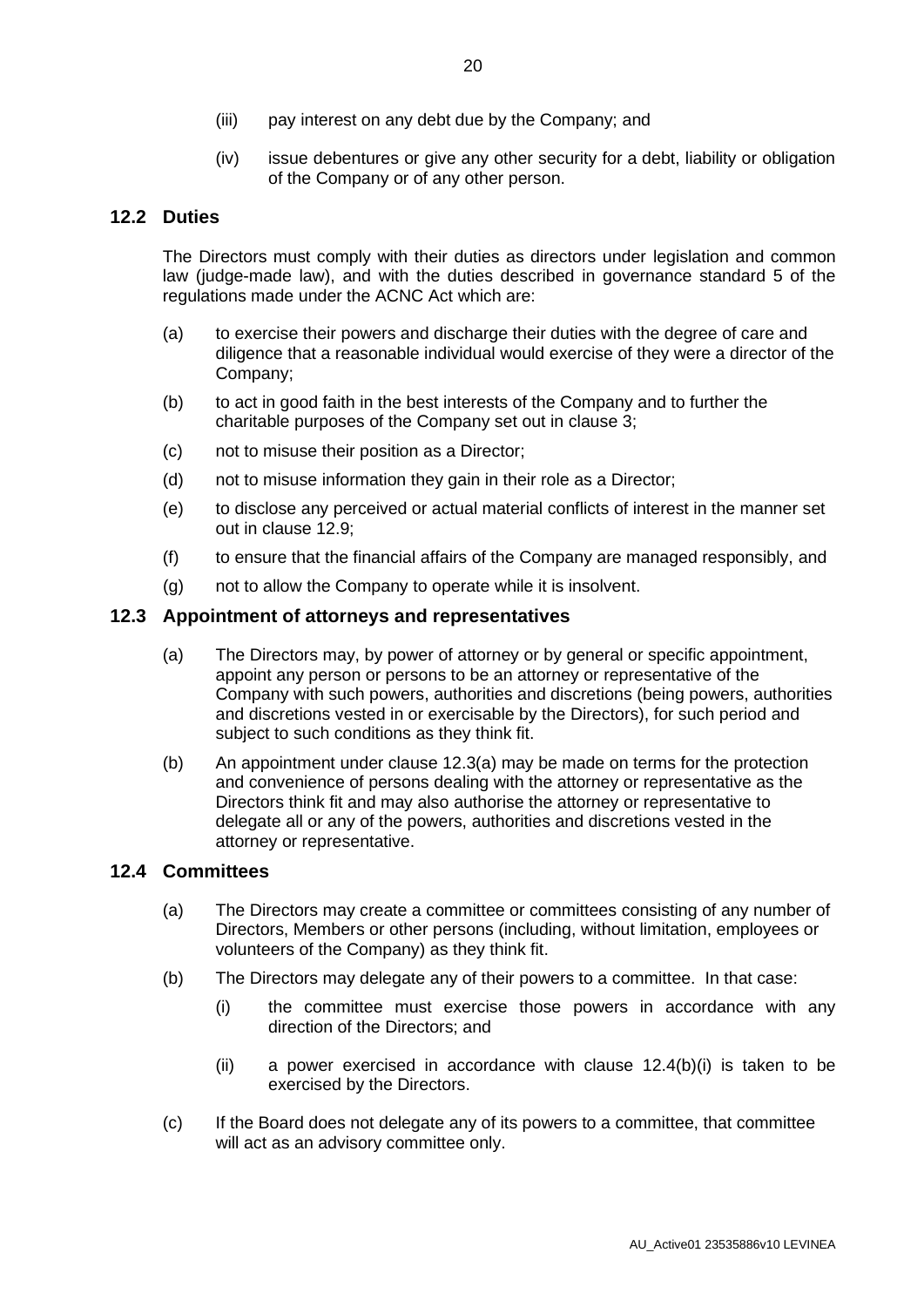- (d) Clauses [13.1,](#page-27-1) [13.2,](#page-27-2) [13.4](#page-27-0) and [13.5](#page-28-0) apply to any committee as if each reference in those clauses to the Directors was a reference to the members of the committee and each reference to a meeting of Directors were to a meeting of the committee.
- (e) Minutes of all the proceedings and decisions of every committee must be made, entered and signed in the same manner in all respects as minutes of proceedings of the Directors are required by the Corporations Act to be made, entered and signed.

#### **12.5 Negotiable instruments and electronic payments**

- (a) All negotiable instruments of the Company are to be executed by the persons and in the manner determined by the Directors from time to time.
- (b) All electronic payments by the Company are to be made or authorised in the manner determined by the Directors from time to time.

#### **12.6 By-laws**

- (a) The Directors have the power to make by-laws regulating the establishment, organisation and conduct of the Company and its committees, provided such bylaws are not inconsistent with this Constitution or the Corporations Act.
- (b) All by-laws made and in force from time to time are binding on the Members.

#### **12.7 Acts of Directors valid despite defective appointment**

Any act done at any meeting of the Directors or of a committee of Directors by any person acting as a Director is, although it is later discovered that there was some defect in the appointment of any such Director or that the Director was disqualified, is valid as if the Director had been duly appointed and was qualified to be a Director or to be a member of the committee.

#### <span id="page-25-0"></span>**12.8 Interested Directors**

- (a) Subject to clause [12.9,](#page-26-0) a Director:
	- (i) may hold another position (except as auditor) in the Company or any related body corporate on terms as to remuneration, tenure and otherwise that the Directors think fit;
	- (ii) may be employed by the Company or act in a professional or technical capacity (except as auditor) on behalf of the Company;
	- (iii) is not disqualified, merely because he or she is a Director, from contracting with the Company in any respect including, but not limited to:
		- (A) selling property to, or purchasing property from, the Company;
		- (B) lending money to the Company with or without interest or security;
		- (C) guaranteeing the repayment of money borrowed by the Company for a commission or profit; or
		- (D) underwriting or guaranteeing the subscription for securities in any related body corporate or other body corporate promoted by the Company or in which the Company is interested as a shareholder or otherwise, for a commission or profit.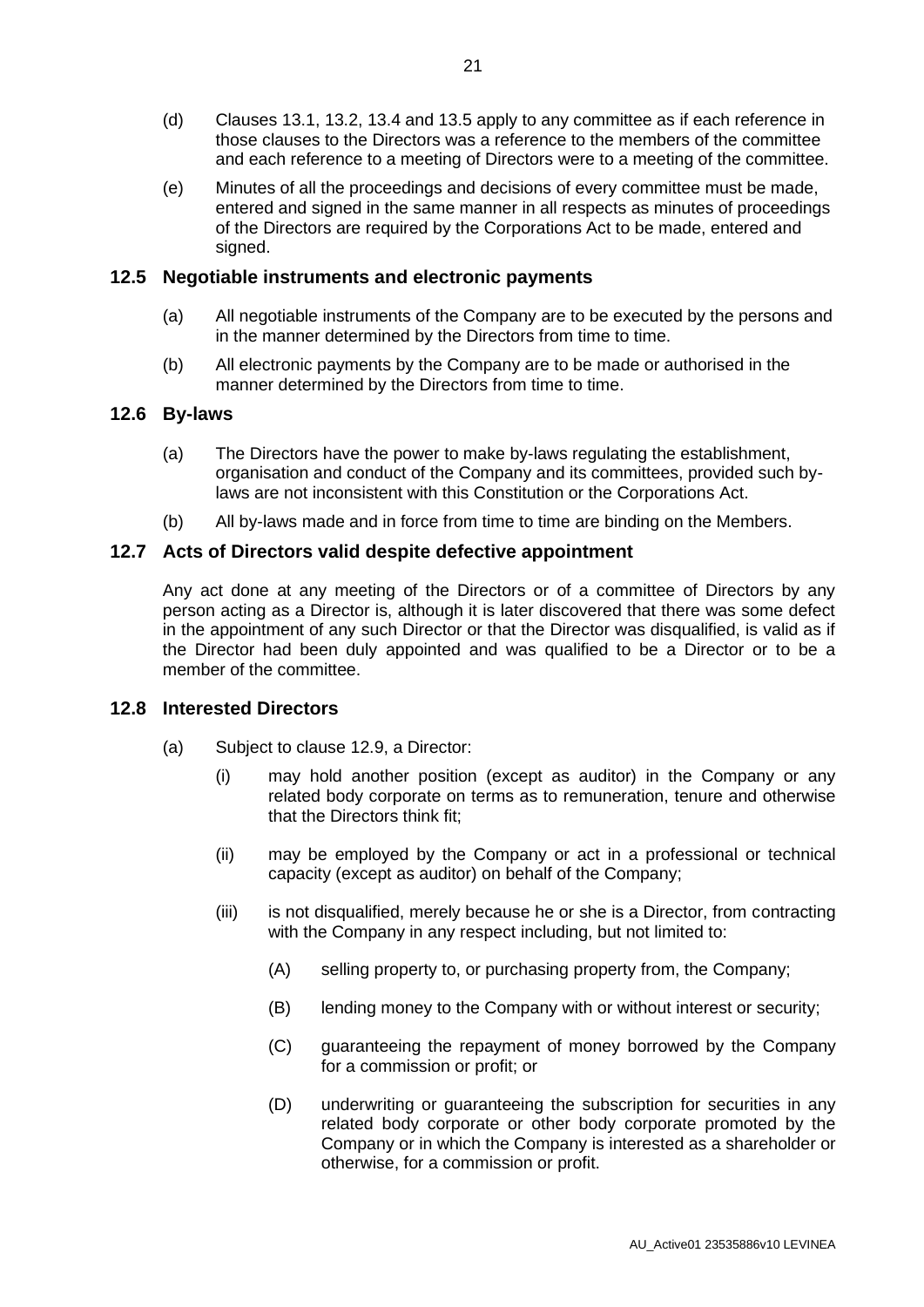- (b) The Directors may exercise the voting rights conferred by shares in any body corporate held or owned by the Company in the manner that they think fit.
- (c) A contract or arrangement made by the Company with a Director or in which a Director is in any way directly or indirectly interested may not be avoided merely because the Director is a party to or interested in it.
- (d) In addition to clause [12.9,](#page-26-0) the Directors may make regulations requiring the disclosure of interests that a Director, and any person considered by the Directors as related to or associated with the Director, may have in any matter concerning the Company. Any regulations made under this Constitution bind all Directors.

#### <span id="page-26-0"></span>**12.9 Conflicts of interest**

- (a) A Director must disclose the nature and extent of any actual or perceived material conflict of interest in a matter that is being considered at a meeting of Directors (or that is proposed in a circular resolution):
	- (i) to the other Directors, or
	- (ii) if all of the Directors have the same conflict of interest, to the members at the next general meeting, or at an earlier time if reasonable to do so.
- (b) The disclosure of a conflict of interest by a Director must be recorded in the minutes of the meeting.
- (c) Each Director who has a material personal interest in a matter that is being considered at a meeting of Directors (or that is proposed in a written resolution under clause [13.8\)](#page-28-1) must not, except as provided under clause [12.9\(d\):](#page-26-1)
	- (i) be present at the meeting while the matter is being discussed, or
	- (ii) vote on the matter.
- <span id="page-26-1"></span>(d) A Director may still be present and vote if:
	- (i) their interest arises because they are a member of the company, and the other members have the same interest;
	- (ii) their interest relates to an insurance contract that insures, or would insure, the director against liabilities that the director incurs as a director of the Company;
	- (iii) their interest relates to a payment of an indemnity by the Company under clause [22,](#page-35-0) or any contract relating to an indemnity that is allowed under the Corporations Act;
	- (iv) ASIC makes an order allowing the director to vote on the matter, or
	- (v) the Directors who do not have a material personal interest in the matter pass a resolution that:
		- (A) identifies the Director, the nature and extent of the Director's interest in the matter and how it relates to the affairs of the Company, and
		- (B) says that those Directors are satisfied that the interest should not stop the Director from voting or being present.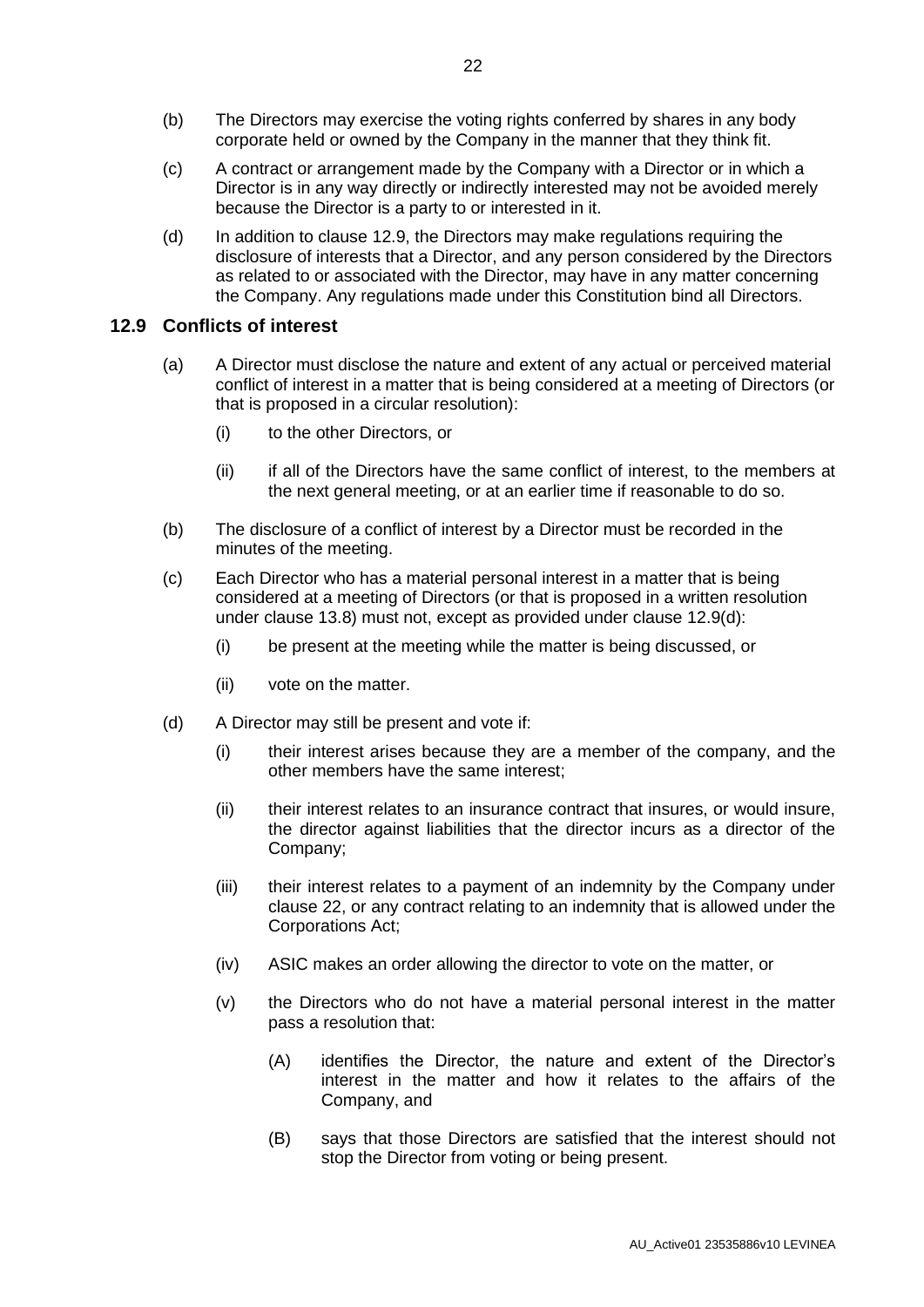### **13. Proceedings of Directors**

#### <span id="page-27-1"></span>**13.1 Calling and holding Directors' meetings**

- (a) The Board or a Director may call a Directors' meeting by giving reasonable notice to each Director.
- <span id="page-27-2"></span>(b) The Directors may adjourn and otherwise regulate their meetings as they think fit.

#### **13.2 Meetings by telecommunications**

Without limiting the power of the Directors to regulate their meetings as they think fit, the Directors may hold a valid meeting using any medium by which each of the Directors can simultaneously hear all the other participants (including telephone and video conferencing), and in that case:

- (a) the participating Directors are taken to be present at the meeting for the purposes of this Constitution;
- (b) the meeting is taken to be held where the Chairman of the meeting is;
- (c) if a failure in communications prevents any Director present at the meeting from participating in the meeting, then the meeting will be suspended until communications are restored, unless communications cannot be restored within 15 minutes, in which case the meeting will be deemed to have terminated; and
- (d) all proceedings of the Directors conducted in accordance with this clause [13.2](#page-27-2) are as valid and effective as if conducted at a meeting at which all of them were present in person

#### **13.3 Quorum**

- (a) At a meeting of Directors, the number of Directors whose presence is necessary to constitute a quorum is no less than 50% of all Directors.
- (b) In the event that a Director has a material personal interest in a matter that is being considered at a meeting of Directors and is excluded from being present at the meeting or voting on that matter in accordance with clause 12.9(c), the number of Directors whose presence is necessary to constitute a quorum is no less than 50% of all Directors who have no material personal interest in the matter and are eligible to be being present at the meeting and vote.
- (c) If the office of a Director becomes vacant, the remaining Directors may act but, if the total number of remaining Directors is not sufficient to constitute a quorum at a meeting of Directors, the Directors may act only for the purpose of increasing the number of Directors to a number sufficient to constitute a quorum or for the purpose of convening a general meeting of the Company.

#### **13.4 Chairman**

- <span id="page-27-0"></span>(a) The Directors must elect a Director to chair Director's meetings (**Chairman**) and may decide the period during which the Chairman is to hold that office.
- <span id="page-27-3"></span>(b) Where a meeting of the Directors is held and:
	- (i) a Chairman has not been elected; or
	- (ii) the Chairman declines to act or is not present within 15 minutes after the time appointed for the holding of the meeting,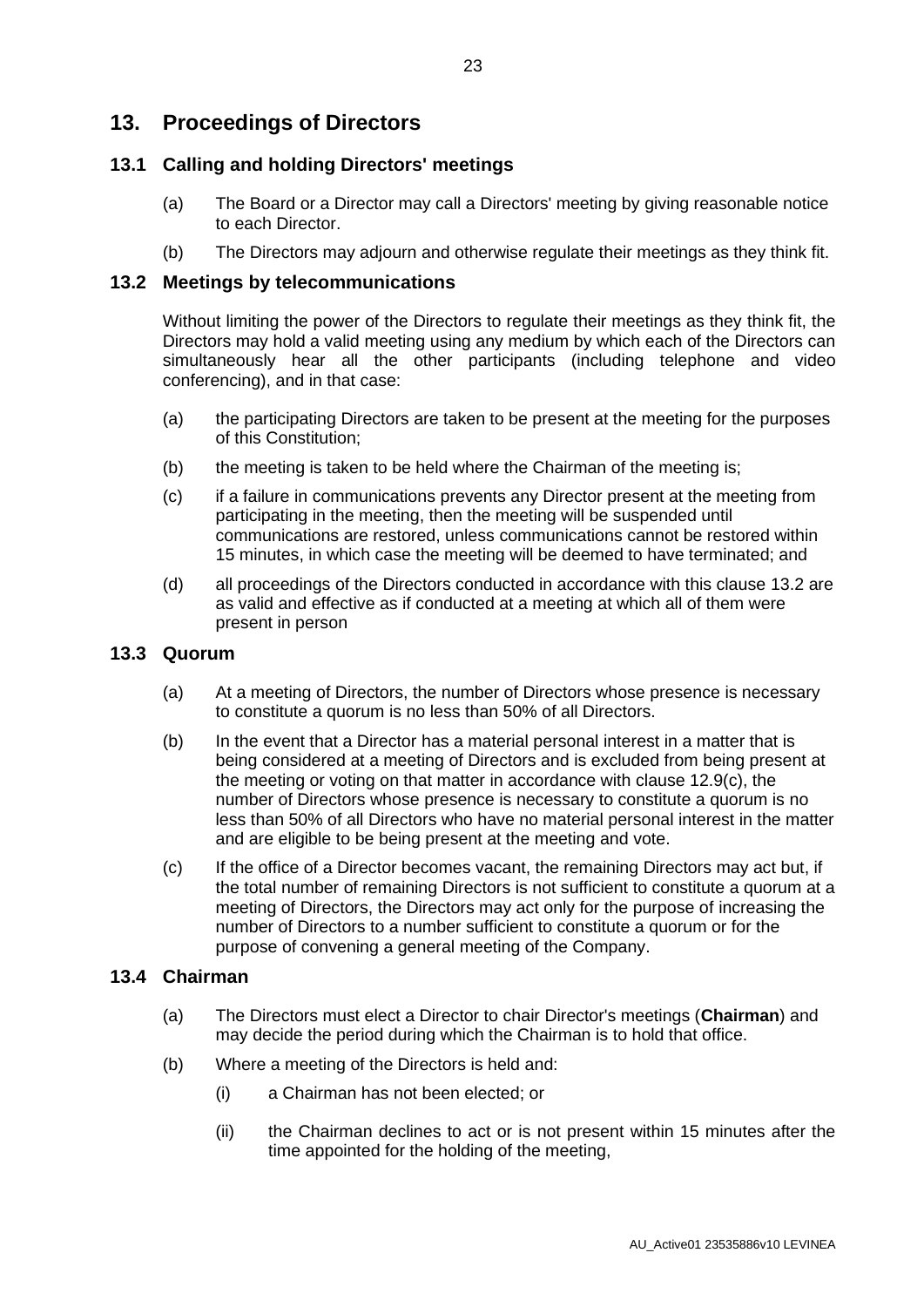the Directors present must elect one of their number to chair the meeting.

(c) Where a person is appointed to chair a meeting under clause [13.4\(b\),](#page-27-3) in relation to that meeting, references to the Chairman in this Constitution include a reference to that person.

#### <span id="page-28-0"></span>**13.5 Directors' resolutions**

- (a) Subject to this Constitution, a resolution of the Board must be passed by a majority of the votes of Directors present and entitled to vote on the resolution.
- (b) In case of an equality of votes, the Chairman has a second or casting vote in addition to his or her deliberative vote (if any).

#### **13.6 Acts of Directors valid despite defective appointment**

Any act done at any meeting of the Directors or of a committee of Directors by any person acting as a Director is, although it is later discovered that there was some defect in the appointment of any such Director or that the Director was disqualified, is valid as if the Director had been duly appointed and was qualified to be a Director or to be a member of the committee.

#### **13.7 Minutes**

- (a) The Directors must cause minutes to be made of:
	- (i) proceedings and resolutions of general meetings of the Members and resolutions passed by Members without a meeting;
	- (ii) all appointments of Directors, Alternate Directors and officers;
	- (iii) all orders made by the Directors;
	- (iv) proceedings and resolutions of Directors' meetings and resolutions passed by Directors without a meeting,

and retain the minutes in a minute book for a period of at least 10 years or such other period as may be required under the Corporations Act.

- (b) The Company must ensure that minutes are signed within a reasonable time after the date of the meeting or of the resolution being passed by:
	- (i) the Chairman of the meeting; or
	- (ii) the Chairman of the next meeting; or
	- (iii) in the case of a resolution without a meeting, a Director.
- (c) In the absence of evidence to the contrary, contents of the minute book that is recorded and signed in accordance with this clause 13.7 is evidence of the matters shown in the minute.

#### <span id="page-28-1"></span>**13.8 Written resolutions of Directors**

(a) The Directors may pass a resolution without a Directors' meeting being held if all the Directors entitled to vote on the resolution sign a document containing a statement that they are in favour of the resolution set out in the document.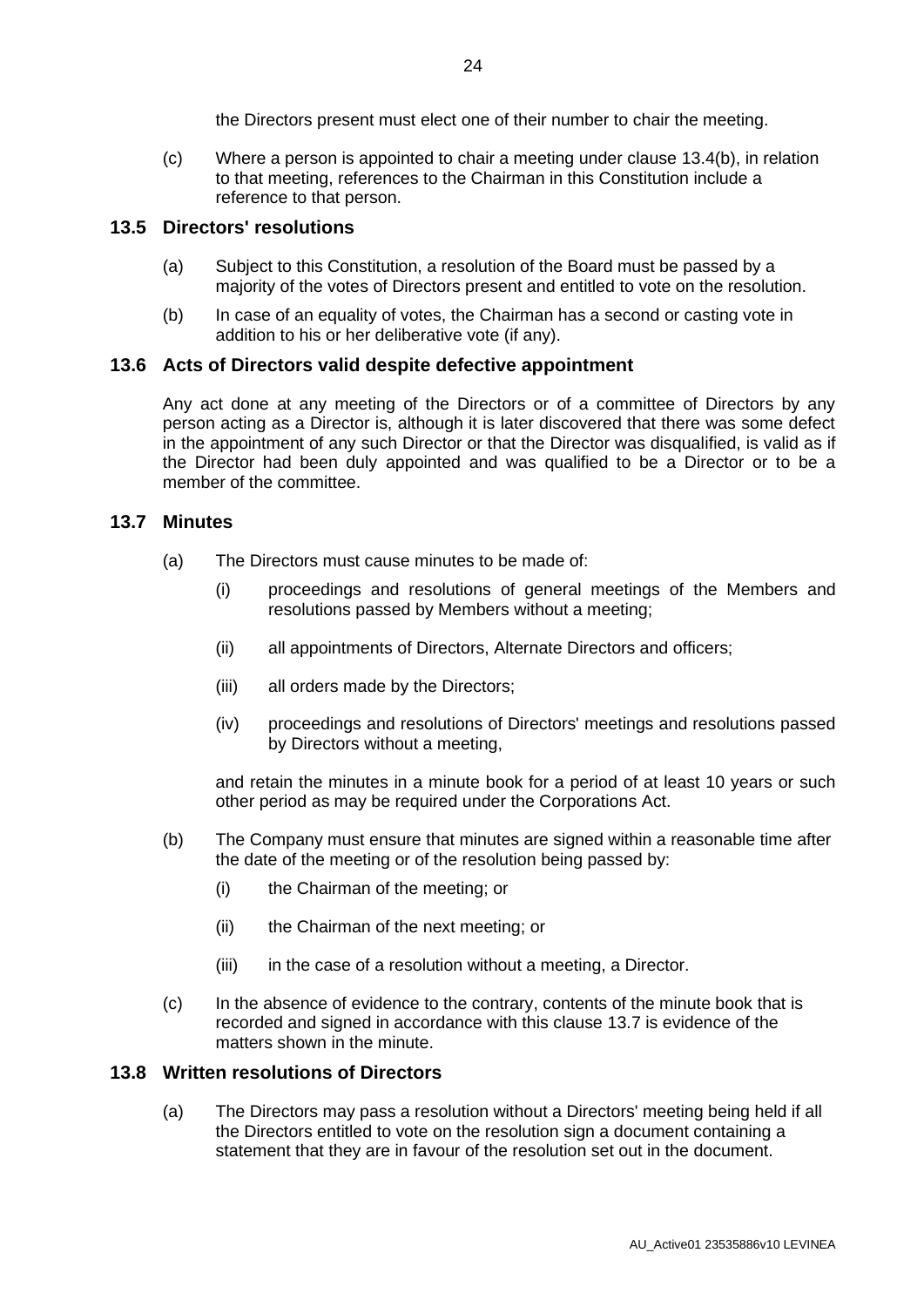- (b) Identical copies of the document may be distributed for signing by different Directors and taken together will constitute the same document.
- (c) The resolution is passed when the last Director signs the document.
- (d) Where a committee consists of one Director only, a document signed by that Director and recording a decision of the committee is valid and effective as if it were a decision made at a meeting of that committee and that document constitutes a minute of that decision.

### <span id="page-29-1"></span><span id="page-29-0"></span>**14. Alternate Directors and attendance by proxy**

- (a) A Director (Appointing Director) may:
	- (i) with the approval of a majority of the other Directors, appoint a person (who need not be a Member); or
	- (ii) without the need for the approval of the other Directors, appoint another Director,

to be an Alternate Director in the Appointing Director's place during any period that the Appointing Director thinks fit.

- (b) The appointment of an Alternate Director:
	- (i) may be terminated or suspended at any time by the Appointing Director; and
	- (ii) terminates automatically if the Appointing Director vacates office as a Director.
- (c) An appointment, or the termination or suspension of an appointment, of an Alternate Director is effected by delivery of a written notice signed by the Appointing Director to the other Directors. Delivery may be by post, fax or electronic message.
- (d) An Alternate Director:
	- (i) is entitled to notice of meetings of the Directors and, if the Appointing Director is not present at such a meeting, is entitled to attend, participate and vote in the Appointing Director's stead; and
	- (ii) subject to any limitation in the appointment of the Alternate Director, may exercise all the powers and perform all the duties of the Appointing Director, except the power to appoint an Alternate Director.
- (e) The exercise of any power by the Alternate Director is as officer of the Company and not as agent of the Appointing Director and the Alternate Director is responsible to the Company for his or her own acts and omissions.
- (f) Where the Alternate Director is another Director, that Director is entitled to cast a deliberative vote on the Director's own account and on account of each Appointing Director by whom the Director has been appointed as an Alternate Director.
- (g) Except for reimbursement of expenses in accordance with clause [4\(b\)\(i\),](#page-8-1) an Alternate Director is not entitled to receive remuneration for acting as Alternate Director.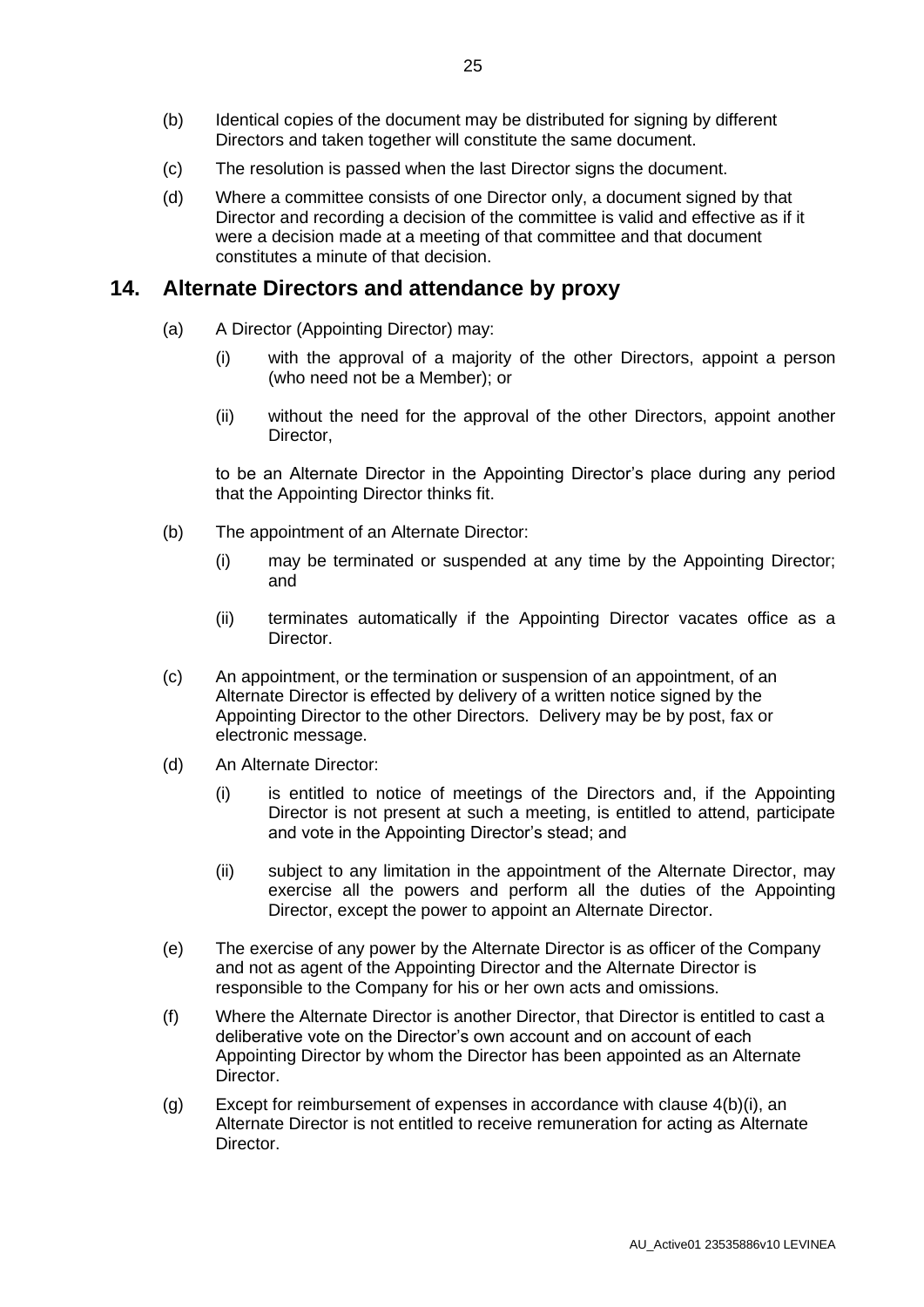- (h) An Alternate Director is not taken into account in determining the number of Directors or rotation of Directors.
- (i) A Director may attend and vote by proxy at any meeting of the Directors provided that such proxy is a Director and has been appointed in writing signed by the Appointing Director. Such appointment may be general or for any particular meeting or meetings.
- (j) For any director nominated by the Law Society, the alternate director must also be nominated by the Law Society.

### **15. Secretary**

- (a) A person must give the Company a signed written consent to act as Secretary before being appointed as a Secretary.
- (b) A Secretary of the Company holds office on the terms and conditions, as to remuneration and otherwise, as the Directors decide.
- (c) The Secretary's responsibilities include:
	- (i) keeping the minutes of the meetings of the Board and the Members in one or more books provided for that purpose;
	- (ii) ensuring that all notices are duly given in accordance with the provisions of this Constitution or as required by law;
	- (iii) maintaining the Register; and
	- (iv) generally performing all duties incidental to the office of secretary of a corporation and such other duties as may be assigned to him or her by the Board from time to time.

### <span id="page-30-0"></span>**16. Patron**

The Company may, from time to time, by Special Resolution appoint one or more persons as a patron or a vice-patron of the Company.

#### **17. Gift fund**

#### **17.1 Gift Fund**

If the Company obtains endorsement as a deductible gift recipient under Division 30 of the Tax Act it must establish a Gift Fund:

- <span id="page-30-1"></span>(a) to which gifts of money or property for the Objects are to be made;
- <span id="page-30-2"></span>(b) to which contributions that are not gifts but which:
	- (i) are described in items 7 or 8 of the table in section 30-15 of the Tax Act in relation to a fundraising event held for the Company's objects; or
	- (ii) can be made to the Gift Fund without adversely affecting the Company's deductible gift recipient status,

are to be made;

(c) to which any money received by the Company because of gifts or contributions referred to in clauses [17.1\(a\)](#page-30-1) or [17.1\(b\)](#page-30-2) is to be credited; and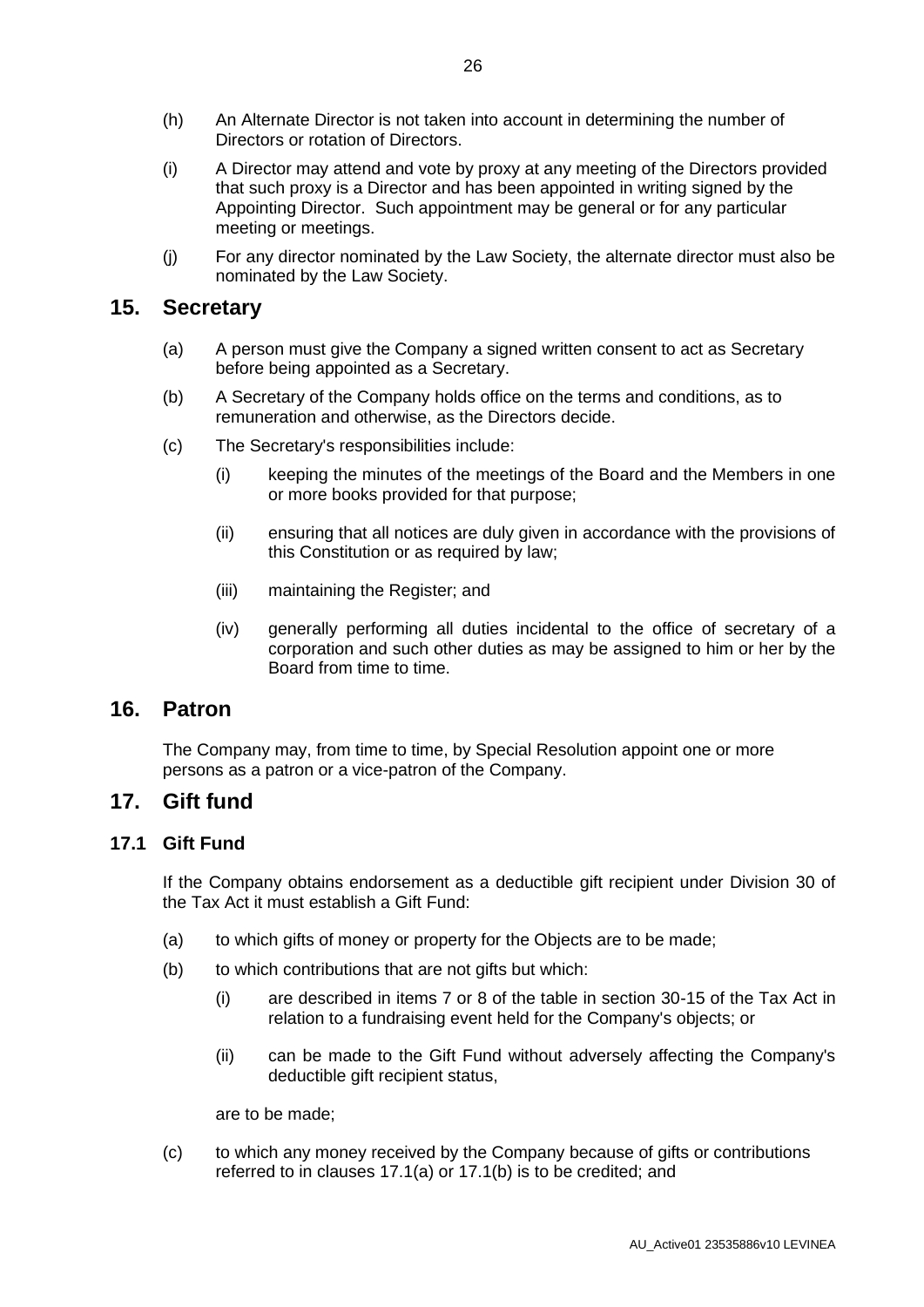(d) that does not receive any other money or property.

#### **17.2 Limit on use of Gift Fund**

The Company must use the assets of the Gift Fund only for its Objects.

#### **17.3 Bank accounts**

- (a) Contributions to the Gift Fund must be kept separate from other funds and property of the Company.
- (b) A separate bank account must be opened with an authorised deposit-taking institution selected by the Directors, in the name of Law Access Gift Fund, to deposit money donated to the Gift Fund and money from the realisation of property donated to the Gift Fund and interest accruing on such monies.

#### **17.4 Maintaining the Gift Fund**

In maintaining the Gift Fund the Company must:

- (a) ensure that the Gift Fund is operated on a not-for-profit basis;
- (b) ensure that at all times the Gift Fund is maintained and used for the Objects;
- (c) ensure that the Gift Fund is operated separately and maintained with separate books of account from the Company's general accounts;
- (d) have in place appropriate procedures to ensure only and all proper amounts of money and property are credited to the Gift Fund;
- (e) ensure that money from interest on donations, income derived from donated property, and money from the realisation of such property is to be deposited into the Gift Fund;
- (f) issue receipts in the name of the fund to donors which contain the elements required for donations to the Gift Fund to be deductible under the Tax Act;
- (g) ensure any money or property that is incorrectly received into the Gift Fund will be removed from the Gift Fund as soon as practicable with the accounts for the Gift Fund adjusted and noted accordingly;
- (h) ensure that the Gift Fund is operated in accordance with the Gift Fund Rules in Schedule [3;](#page-39-0)
- <span id="page-31-0"></span>(i) keep records which:
	- (i) record and explain all transactions and other acts the Gift Fund or the Company engages in which is relevant to the Company's status as a deductible gift recipient; and
	- (ii) show that the each of the following assets of the Gift Fund is used by the Gift Fund or the Company only for its Objects:
		- (A) gifts of money or property for the Objects;
		- (B) contributions (that are not gifts) but which are described in items 7 or 8 of the table in section 30-15 of the Tax Act in relation to a fundraising event held for its Objects;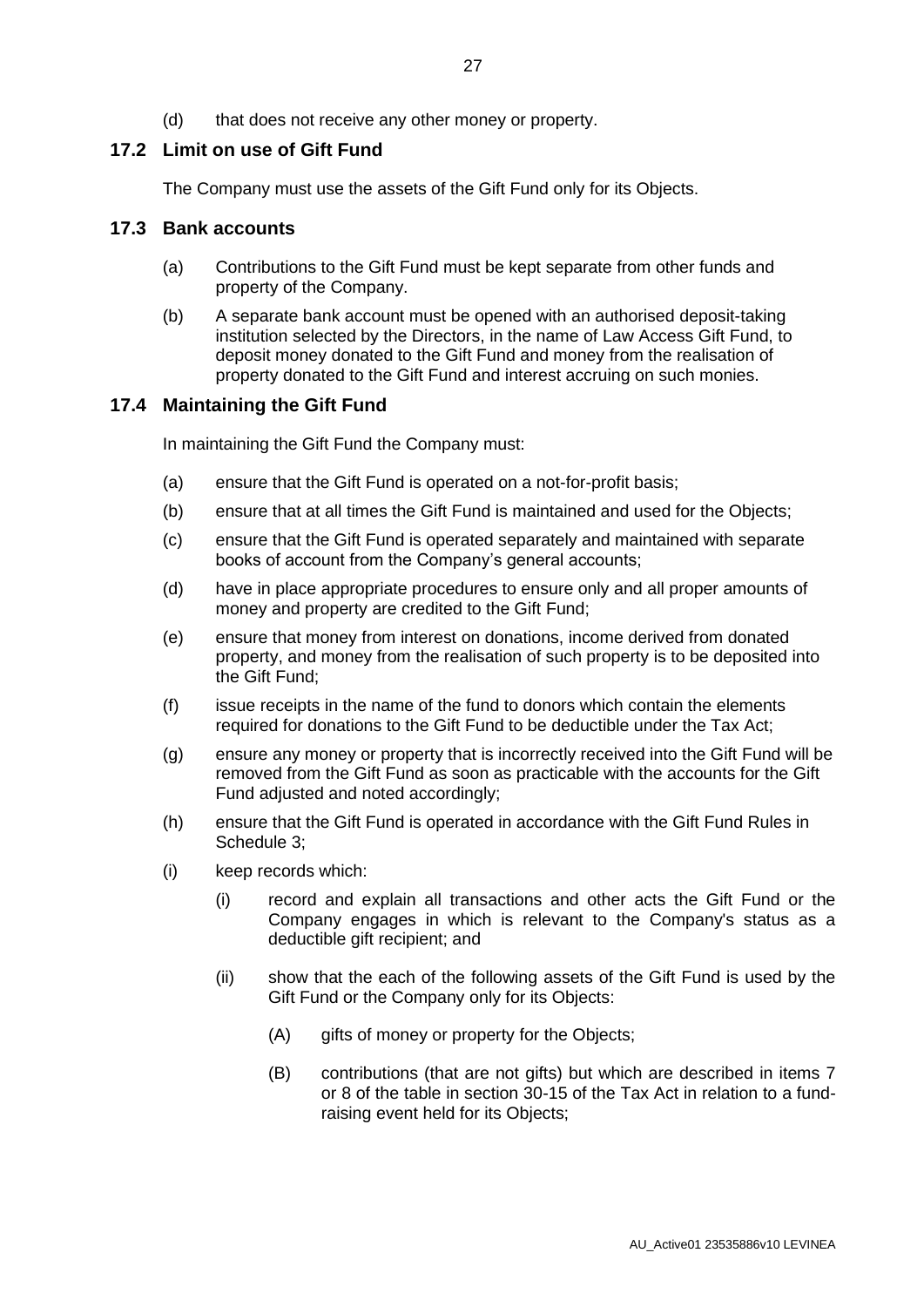- (C) contributions (that are not gifts) but which can be made to the Gift Fund without adversely affecting the Company's deductible gift recipient status; and
- (D) money received by the Gift Fund because of such gifts or contributions;
- (j) keep the records referred in clause [17.4\(i\)](#page-31-0) for at least 5 years after the completion of such transactions or acts to which they relate;
- (k) ensure that any allocation of funds or property to other persons or organisations will be made in accordance with the Objects and not be influenced by the preference of the donor; and
- (l) at all times ensure it complies with all laws and regulations in existence from time to time or any guidelines issued by the Australian Taxation Office or the Australian Charities and Not-for-profits Commission in relation to gift funds or any other government authority overseeing the administration of gift funds.

#### **17.5 Winding up of the Gift Fund**

At the first occurrence of:

- (a) the winding up of the Gift Fund; or
- (b) the Company ceasing to be endorsed as a deductible gift recipient under Division 30 of the Tax Act,

any surplus assets of the Gift Fund must be transferred to an organisation:

- (c) which is charitable at law and with objects similar to the Company;
- (d) whose constitution prohibits distributions or payments to its members and directors (if any) to an extent at least as great as is outlined in clause [4;](#page-8-2)
- (a) which is endorsed as a deductible gift recipient under Division 30 of the Tax Act; and
- (b) the identity of which is decided by the Directors.

#### **17.6 Revocation clause**

If the endorsement of the Company as a deductible gift recipient is revoked, any surplus:

- (a) gifts of money or property for the principal purpose of the Company;
- (b) contributions made in relation to an eligible fundraising event held for the principal purpose of the Company; and
- (c) money received by the Company because of such gifts and contributions,

shall be transferred to another organisation:

- (d) which is charitable at law and with objects similar to the Company;
- (e) whose constitution prohibits distributions or payments to its members and directors (if any) to an extent at least as great as is outlined in clause [4;](#page-8-2)
- (c) which is endorsed as a deductible gift recipient under Division 30 of the Tax Act; and
- (d) the identity of which is decided by the Directors.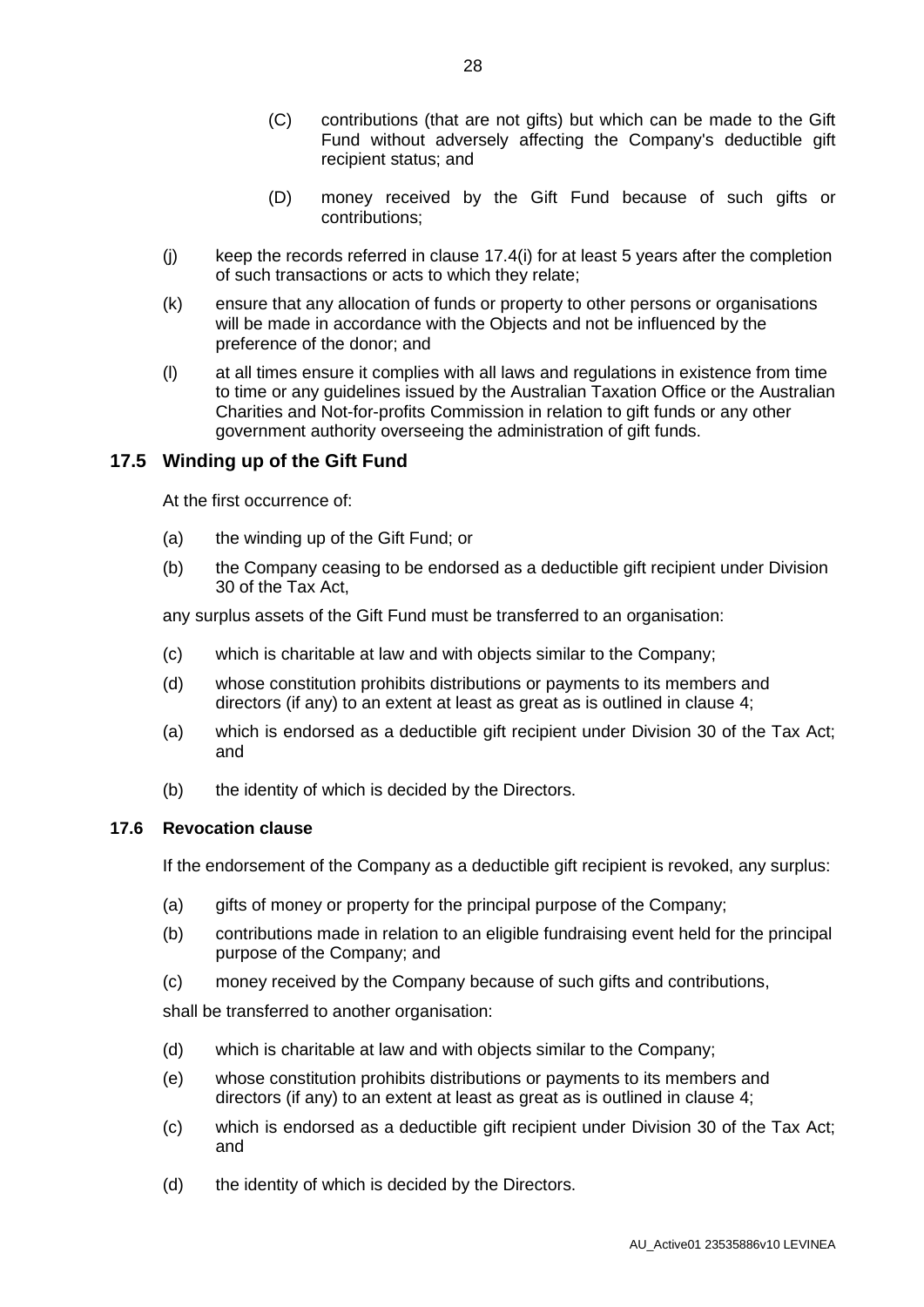### **18. Execution of documents**

#### <span id="page-33-0"></span>**18.1 Execution generally**

The Company may validly execute a document (including a deed) if the document is signed:

- (a) if the Company has more than one Director, by a Director and countersigned by another Director, Secretary or another person appointed by the Directors to countersign that document or a class of documents in which that document is included; or
- (b) if the Company has only one Director who is also the only Secretary or where the Company has only one Director and no Secretary, by that Director where the Director states next to his or her signature that he or she is the sole Director and, if applicable, sole Secretary of the Company.

#### **18.2 Execution by authorised persons**

Clause [18.1](#page-33-0) does not limit the ability of the Directors to authorise a person who is not an officer of the Company to execute a document for and on behalf of the Company.

#### **19. Notices**

#### <span id="page-33-1"></span>**19.1 How notice to be given**

The Company may give a notice to any Member by:

- (a) serving it on the Member personally;
- (b) sending it by post to the Member's address as shown in the Register or an alternative address (if any) supplied by the Member to the Company for the purpose of giving notices;
- (c) giving it to a Member's Representative in any manner contemplated by this clause [19.1,](#page-33-1) where the Member has by written notice to the Secretary required that all notices to be given to the Member be given to its Representative;
- (d) sending it by facsimile to the facsimile number (if any) nominated by the Member for the giving of notices;
- (e) sending it by email to an email address nominated by the Member;
- (f) sending it via any other electronic means permitted by the Corporations Act and nominated by the Member for the giving of notices, including providing an electronic link to the notice; or
- (g) giving it by any other means permitted by the Corporations Act.

#### **19.2 When notice is given**

A notice is deemed to be given by the Company and received by the Member:

- (a) if delivered in person, when delivered to the Member;
- (b) if posted, on the day after the date of posting to the Member, whether delivered or not;
- (c) if sent by facsimile transmission, on the day after the date of its transmission; or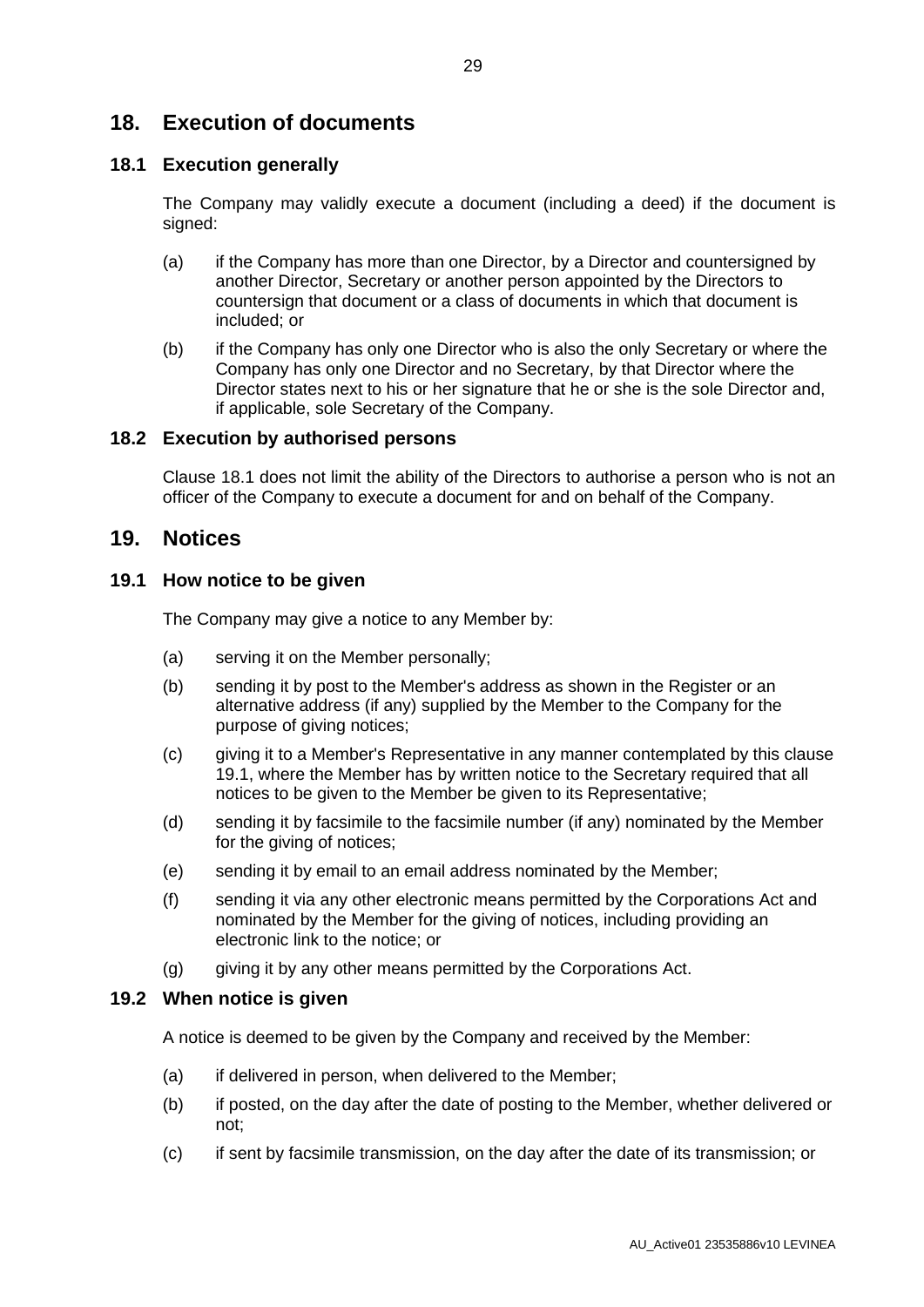(d) if sent by email or other electronic means, on the day after the date of its transmission,

but if the delivery or receipt is on a day which is not a Business Day or is after 4.00 pm (addressee's time), it is deemed to have been received at 9.00 am (addressee's time) on the next Business Day.

#### **19.3 No notice of valid address**

If:

- (a) any Member has not provided to the Office an address for registration in the Register; or
- (b) the Company believes that a Member is not known at the address registered in the Register,

unless and until the Member provides a valid address to the Office, all notices to be sent to that Member are taken to be given to the Member if the notice is displayed at the Company's Office for 48 hours, and are taken to be served at the commencement of that period.

### **20. Audit and accounts**

#### **20.1 Company must keep accounts**

- (a) The Company must keep accounts in accordance with the requirements of the Corporations Act or the ACNC Act (as applicable).
- (b) The Company must allow the Directors and the auditor to inspect those accounts at all reasonable times.

#### **20.2 Audit**

If required by the Corporations Act or the ACNC Act (as applicable), the Board must cause the Company's financial report for each Financial Year to be audited and obtain an auditor's report.

#### **20.3 Financial reporting**

The Board must cause the Company to comply with all financial reporting obligations imposed on it under the Corporations Act or the ACNC Act (as applicable).

#### **21. Inspection of records**

- (a) Subject to the Corporations Act or the ACNC Act (as applicable), the Directors must determine whether and on what terms the accounting records and other documents of the Company or any of them will be open to the inspection of Members other than Directors.
- (b) A Member other than a Director does not have the right to inspect any document of the Company except as provided by the Corporations Act or ACNC Act (as applicable), or otherwise as authorised by the Directors or by the Company in general meeting.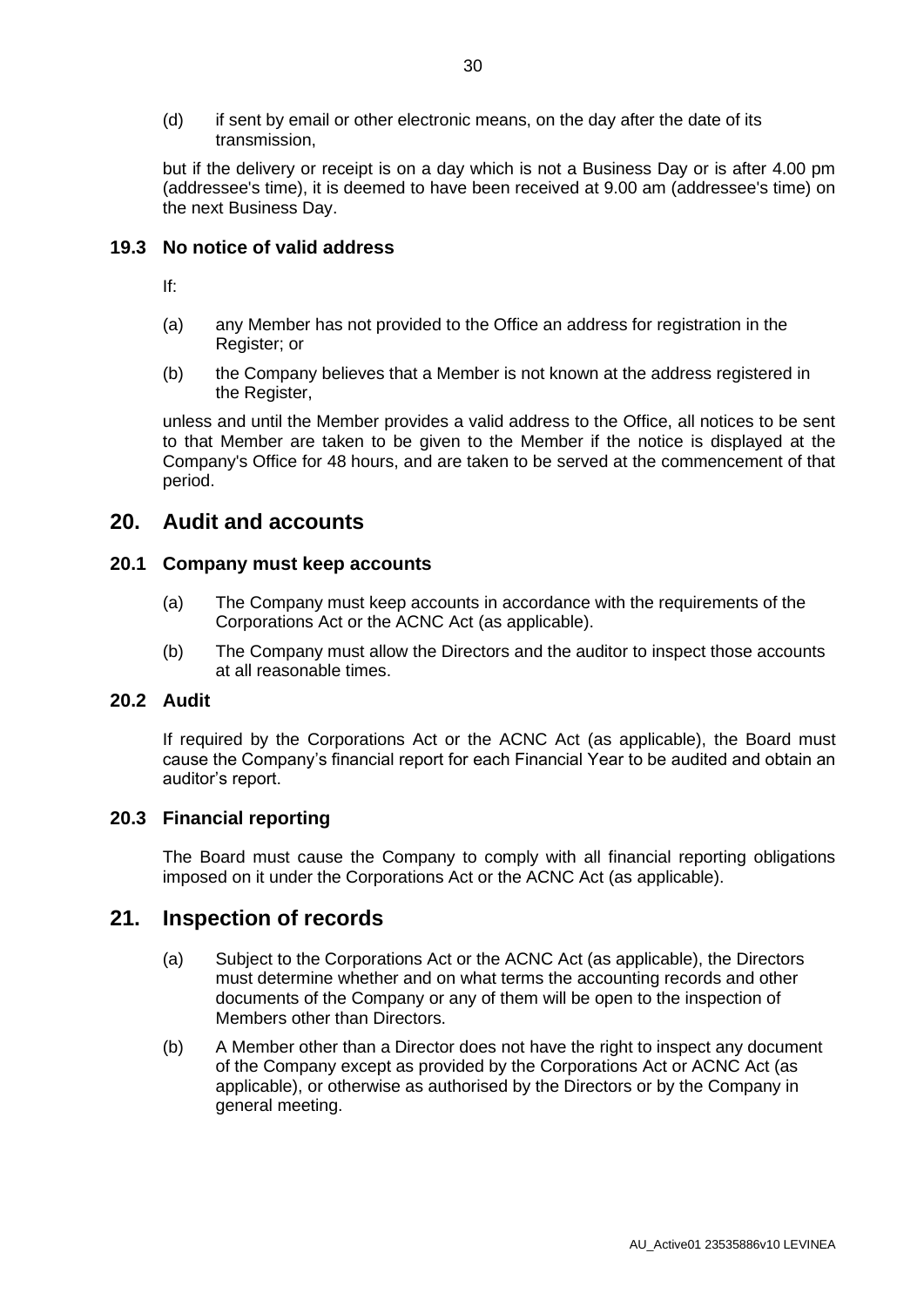### <span id="page-35-0"></span>**22. Indemnity and insurance**

#### **22.1 Definition**

In this clause **Officer** has the meaning given in section 9 of the Act.

#### **22.2 Company must indemnify Officers**

To the full extent permitted by law and without limiting the powers of the Company, the Company may indemnify any person who is or has been an Officer of the Company, or of a related body corporate of the Company against all losses, liabilities, damages, costs, charges and expenses of any kind incurred by the Officer as an officer of the Company or of a related body corporate.

#### **22.3 Documentary indemnity and insurance policy**

To the extent permitted by the Corporations Act and any applicable law and without limiting the powers of the Company, the Directors may authorise the Company to, and the Company may, enter into any:

- (a) documentary indemnity in favour of; or
- (b) insurance policy for the benefit of,

a person who is, or has been, an Officer of the Company or of a related body corporate of the Company, which indemnity or insurance policy may be in such terms as the Directors approve and, in particular, may apply to acts or omissions prior to or after the time of entering into the indemnity or policy.

### **23. Affiliation and membership of other similar organisations**

The Company may in general meeting determine to affiliate with or become a member of, or to accept affiliation or membership of, any organisation (including any regional or international association) having similar or like interests to the Company.

### <span id="page-35-2"></span>**24. Winding up**

- (a) If upon the winding up or dissolution of the Company there remains, after satisfaction of all its debts and liabilities, any property or assets whatsoever, such property or assets will not be paid to or distributed among the Members but, in accordance with clause [24\(b\)](#page-35-1) will be given or transferred to another organisation or organisations:
	- (i) with objects similar to the Objects;
	- (ii) which are endorsed as deductible gift recipients under Division 30 of the Tax Act; and
	- (iii) which prohibit the distribution of its income and property amongst its members to an extent at least as great as that imposed on the Company under clause [4.](#page-8-2)
- <span id="page-35-1"></span>(b) The organisation or organisations selected for the purpose of clause [24\(a\)](#page-35-2) will be determined by a Special Resolution of Members or if it not practicable to obtain such a Special Resolution, by a Judge of the Supreme Court of Western Australia who has jurisdiction in the matter.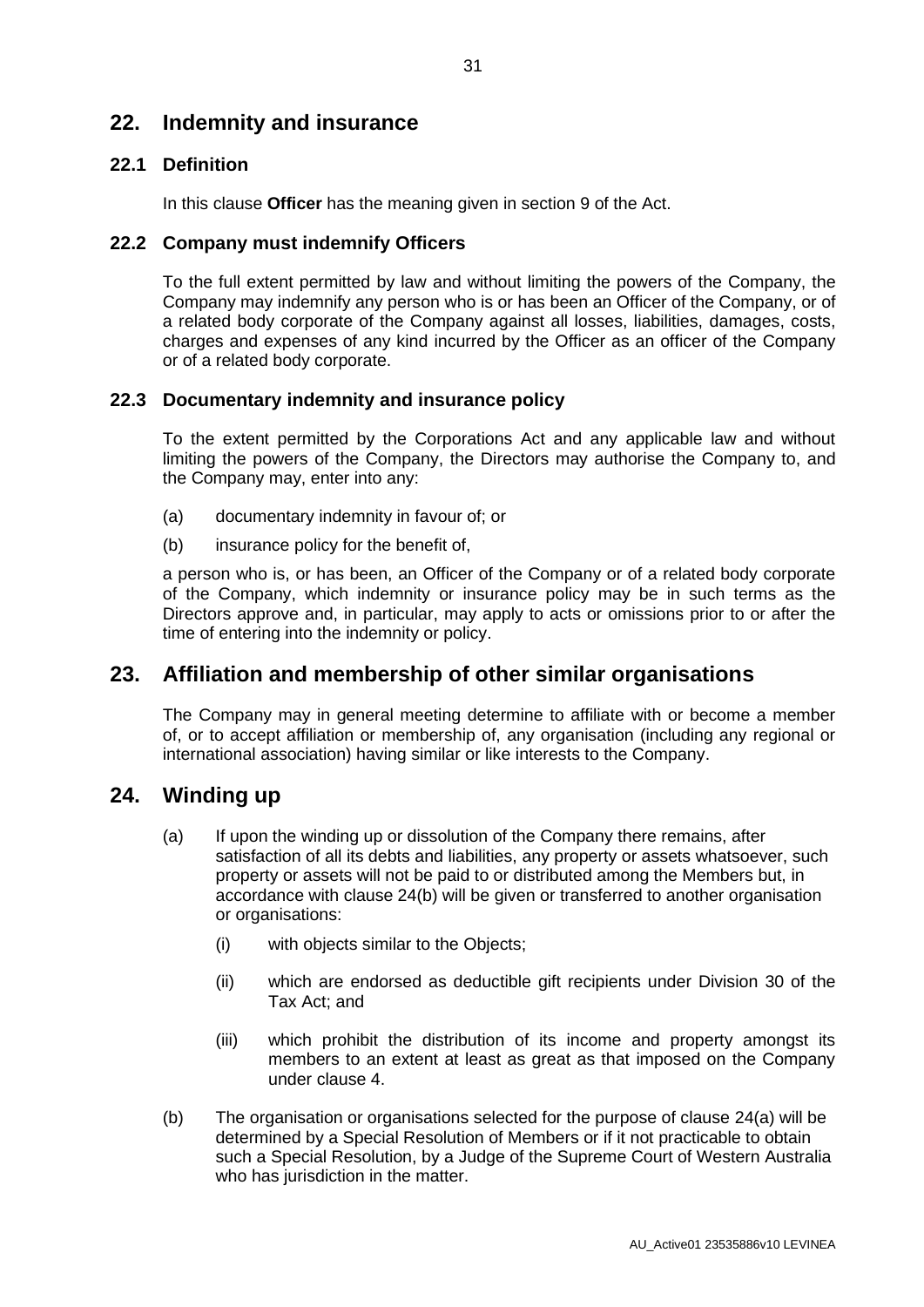# **25. Variation or amendment of Constitution**

This Constitution may be varied or amended from time to time by Special Resolution of the Members, in accordance with the Corporations Act.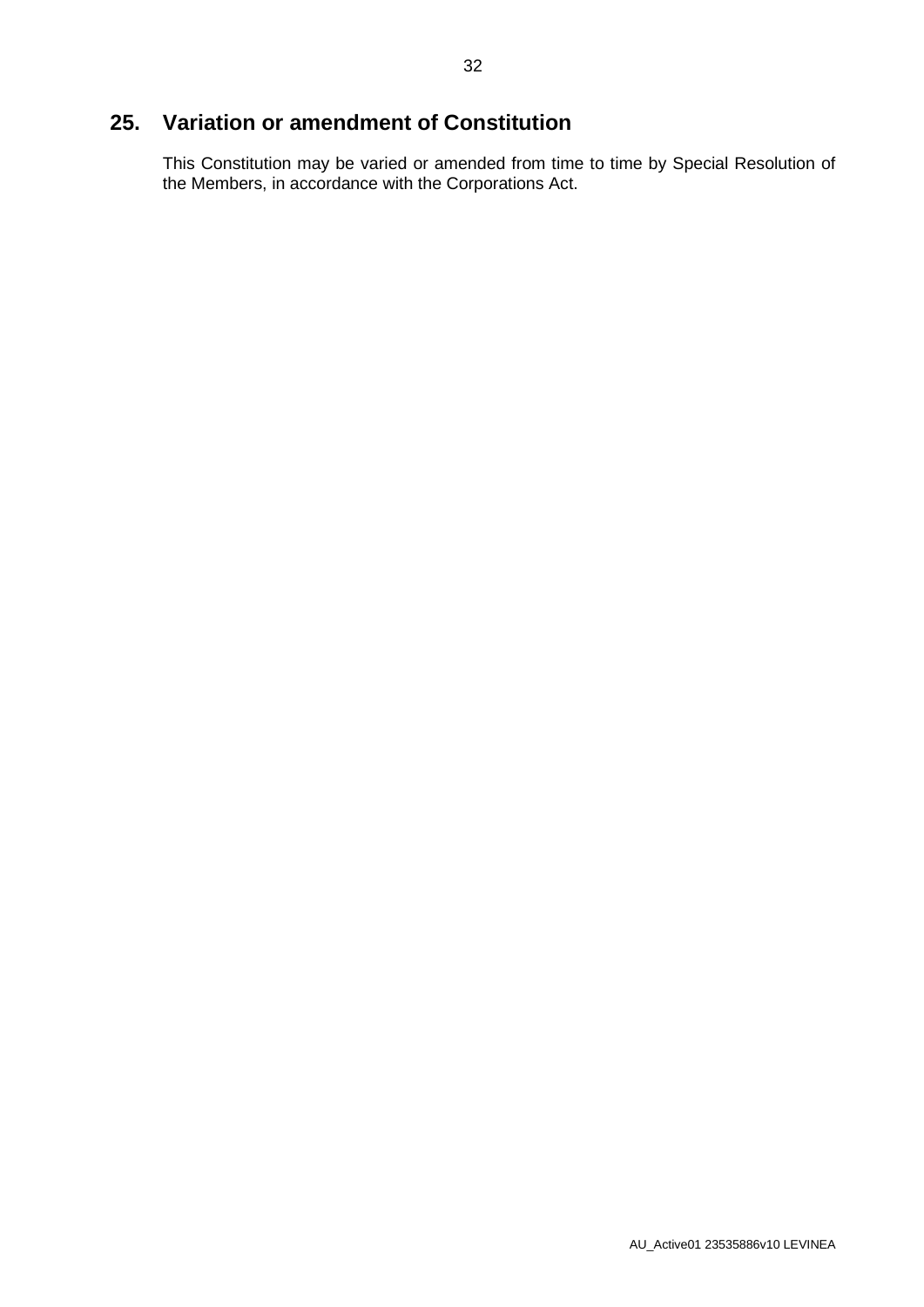# <span id="page-37-0"></span>**Schedule 1 – Members**

### **Initial Members (clause [5.2\)](#page-9-0)**

The Law Society of Western Australia Inc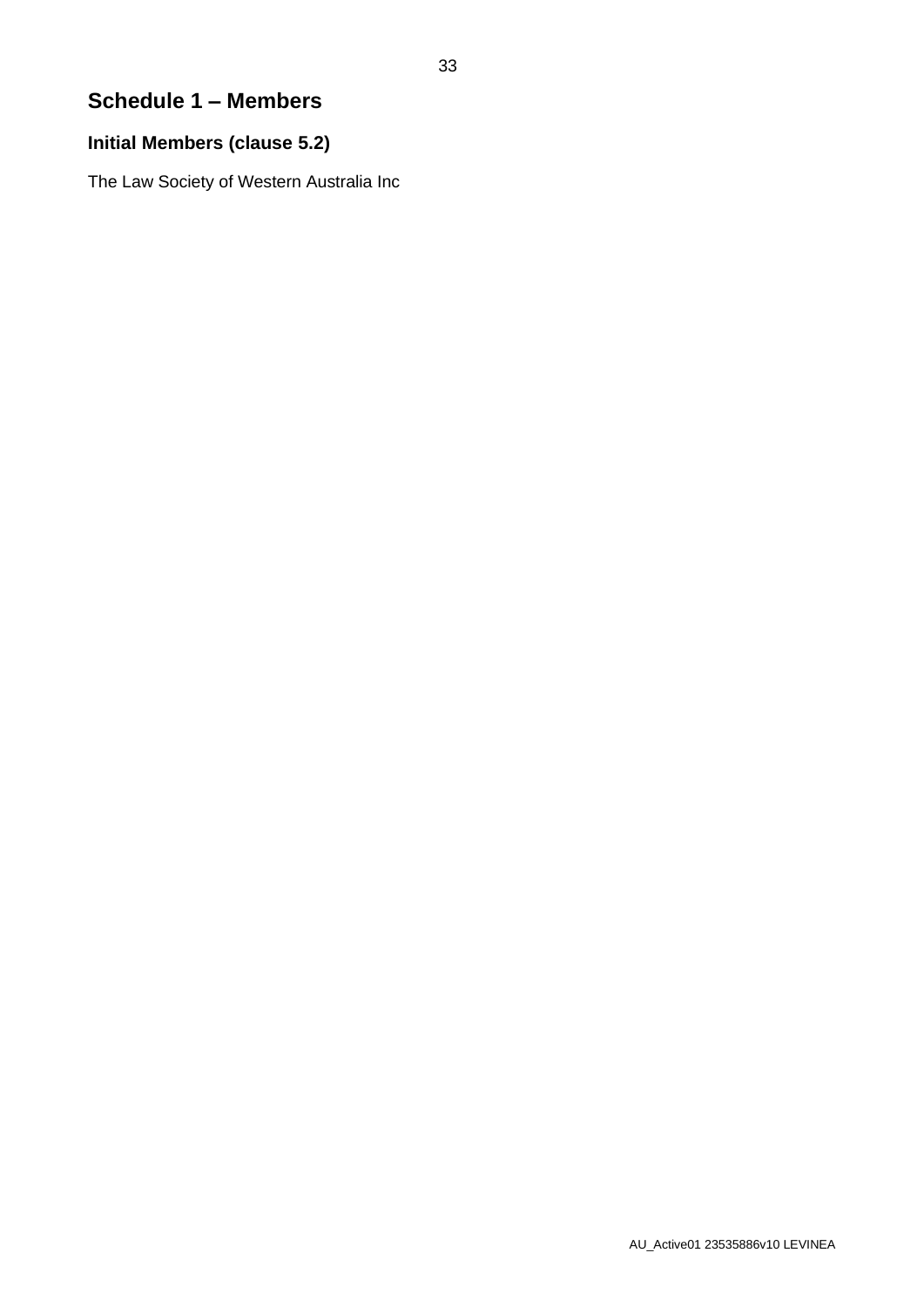# <span id="page-38-0"></span>**Schedule 2– Directors**

# **Initial Directors (clause [11.2\)](#page-22-7)**

| <b>Name</b>     | Date of appointment                 |
|-----------------|-------------------------------------|
| Matthew Keogh   | Date of registration of the Company |
| Alain Musikanth | Date of registration of the Company |
| Adam Ebell      | Date of registration of the Company |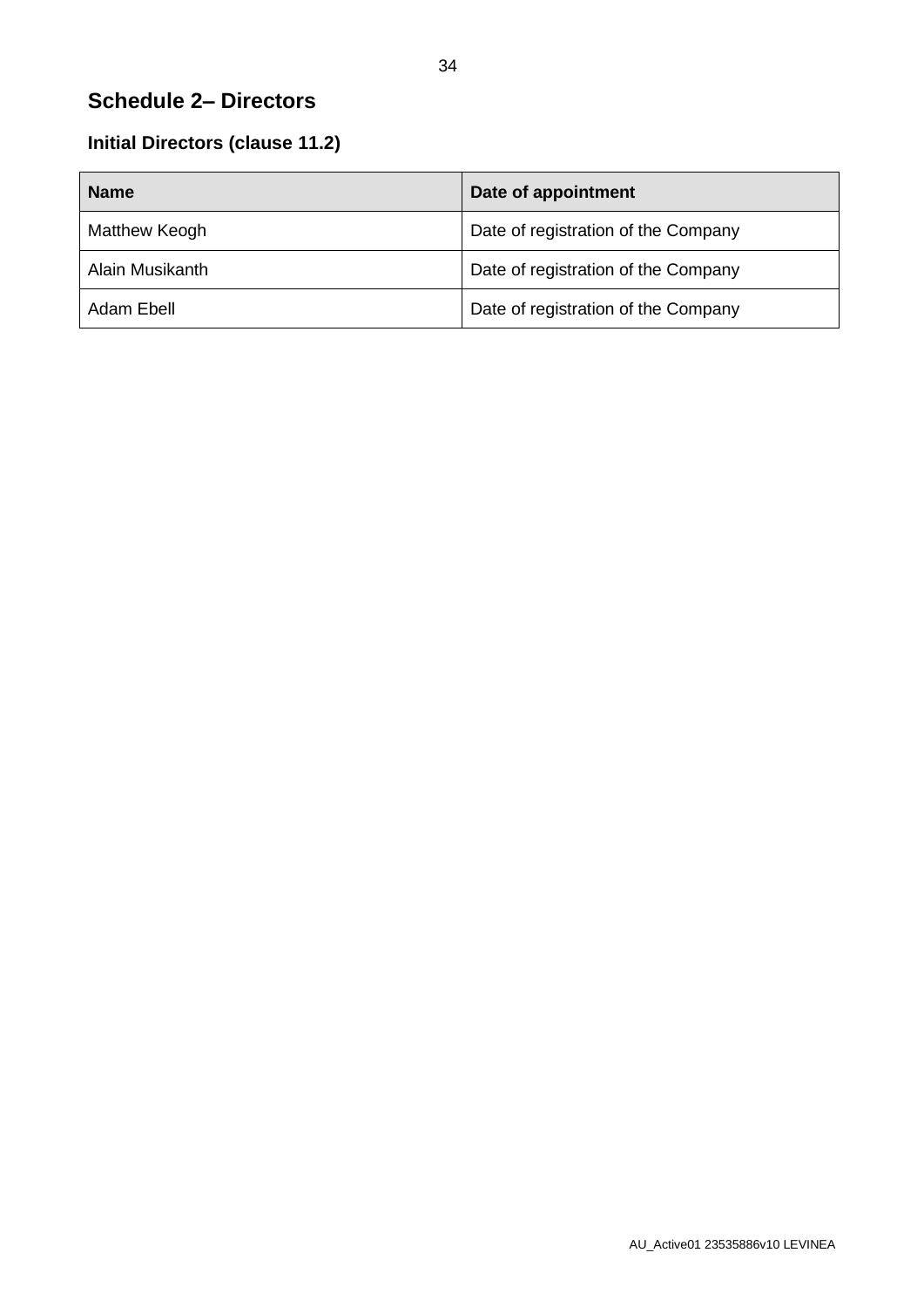# <span id="page-39-0"></span>**Schedule 3 – Deductible Gift Recipient status**

#### **1.1 Application of this rule**

This rule only applies if the company is a deductible gift recipient under ITAA97.

#### **1.2 Maintaining a Gift Account**

The company must maintain a management account (**Gift Account**):

- (a) to identify and record Gifts and Deductible Contributions;
- (b) to identify and record any money received by the company because of those Gifts and Deductible Contributions; and
- (c) that does not record any other money or property.

#### **1.3 Limits on use of Gift Account**

The company must use the Gift Account only for its principal purposes.

#### **1.4 Winding up or revocation of deductible gift recipient**

- (a) Upon:
	- (i) the winding up of the company; or
	- (ii) the company ceasing to be deductible gift recipient under the ITAA 97,

whichever is earlier, any surplus Gifts and Deductible Contributions and money received by the company because of those Gifts and Deductible Contributions must be transferred to a fund, authority or institution:

- (iii) which is charitable at law;
- (iv) whose constitution prohibits distributions or payments to its members to an extent at least as great as is outlined in rule 4; and
- (v) gifts to which are deductible under the ITAA 97 on the basis that it is characterised as a public benevolent institution as described in item 4.1.1 of the table in section 30-45.
- (b) The identity of the institution referred to in rule 10.4(a) must be decided by the directors, or if the directors do not wish to decide or do not decide, it must be decided by the members by ordinary resolution at or before the time of winding up of the company and, if the members do not decide, by the Supreme Court of the state or territory in which the company is registered.

#### **1.5 Receipts**

Receipts for Gifts or Deductible Contributions must state the;

- (a) name and ABN of the company;
- (b) the date and amount (or value, if property) of the Gift or Deductible Contribution;
- (c) the name of the donor or contributors;